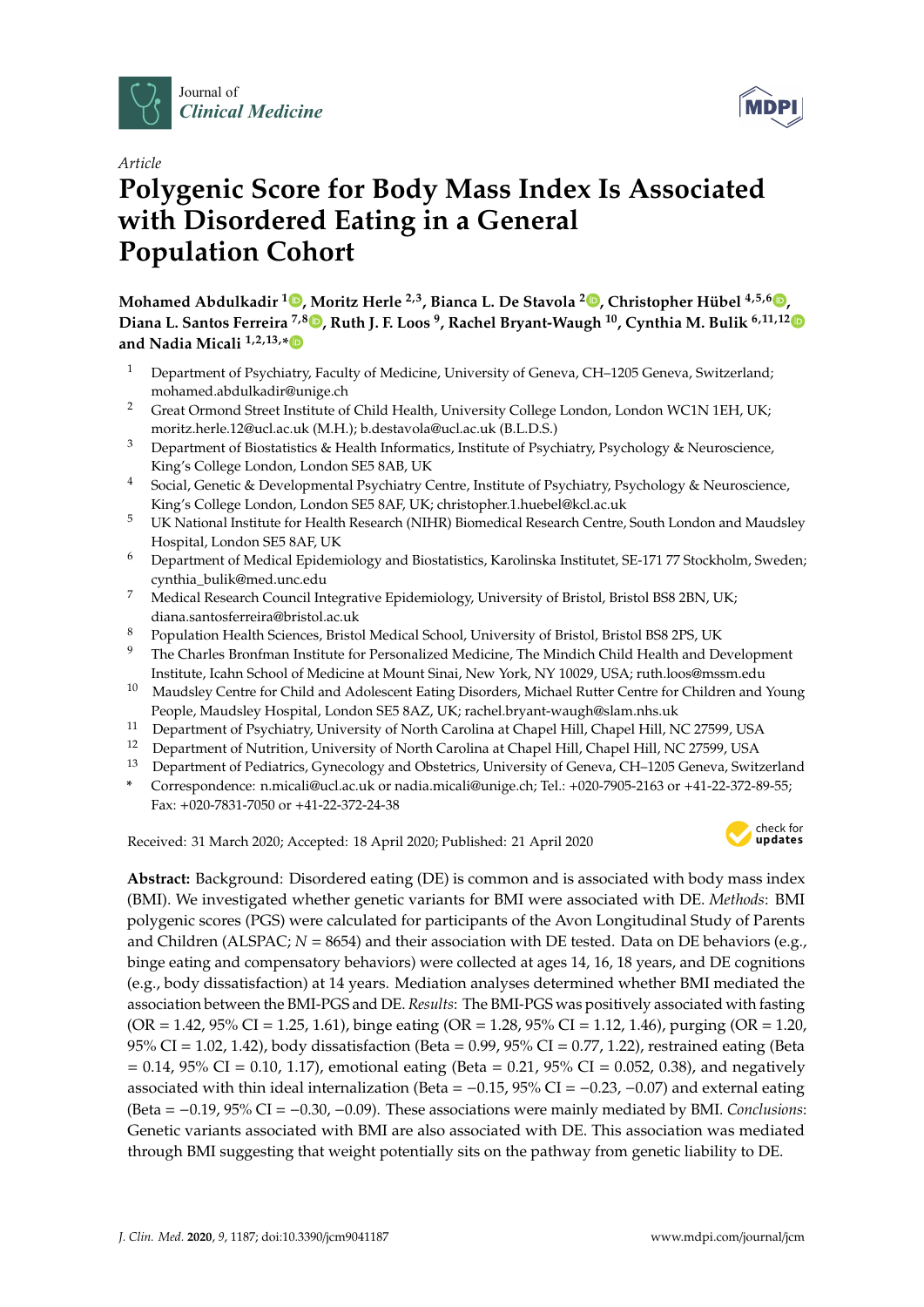**Keywords:** Avon Longitudinal Study of Parents and Children (ALSPAC); body mass index; disordered eating behaviors; disordered eating cognitions; polygenic scores

# **1. Introduction**

Disordered eating (DE) behaviors [\[1](#page-13-0)[–3\]](#page-13-1), including fasting, binge eating, and related cognitions (such as body dissatisfaction) are widely prevalent in the general population (14–22%) and are considered behavioral and psychological features of a clinical diagnosis of anorexia nervosa (AN), bulimia nervosa (BN), and binge-eating disorder (BED) [\[1,](#page-13-0)[4](#page-13-2)[–7\]](#page-13-3). DE typically arises during pre-adolescence and adolescence [\[1,](#page-13-0)[7,](#page-13-3)[8\]](#page-13-4) and individuals with DE are at greater risk for mood disorders, psychosocial impairment, and suicidal behavior, as well as at elevated risk for developing a full eating disorder [\[9](#page-13-5)[,10\]](#page-13-6). Identification of risk factors that may contribute to DE is an active area of inquiry and may offer new prevention and therapeutic interventions as the current treatment strategies for eating disorders (ED) are limited in their efficacy [\[11,](#page-13-7)[12\]](#page-13-8).

DE and related cognitions are moderate to highly heritable, with estimates from twin studies ranging between 20–85% making it suitable for genetic analyses [\[13,](#page-13-9)[14\]](#page-14-0). Polygenic score (PGS) analyses are an effective method that allow for direct testing of whether common genetic variants associated with one trait are also associated with another [\[15](#page-14-1)[,16\]](#page-14-2). PGS approaches to understand DE are of interest as they allow interrogation of the shared genetic etiology of two traits that are associated at the phenotypic level, such as DE and body mass index (BMI) [\[17,](#page-14-3)[18\]](#page-14-4). Previous research has highlighted that DE and related cognitions are present across the entire weight spectrum, including AN (at one extreme of the weight spectrum) and BED (often at the other extreme of the weight spectrum) [\[19\]](#page-14-5). In addition, children who develop an ED have been shown to follow different BMI trajectories prior to diagnosis [\[20–](#page-14-6)[22\]](#page-14-7). More specifically, children who go on to develop AN show consistently lower childhood BMI, whereas children who later develop BED show higher premorbid childhood BMIs [\[20\]](#page-14-6).

It is well established that BMI has a substantial genetic component [\[23\]](#page-14-8) with the SNP-based heritability ranging between 17–27% [\[24\]](#page-14-9). Recent studies have shown a negative genetic correlation between AN and BMI ( $r_g \sim -0.24$ ) suggesting shared genetic etiology between AN and BMI, whereby genetic variants associated with higher BMI were associated with lower risk for AN [\[25,](#page-14-10)[26\]](#page-14-11). However, less is known about the extent to which DE shares genetic etiology with BMI.

The first study to investigate the association between DE and a BMI-PGS found that a BMI-PGS is associated with weight loss behaviors [\[27\]](#page-14-12). Nagata et al. reported that the BMI-PGS was associated with a higher odds of weight loss behaviors (e.g., dieting, vomiting) and a lower odds of weight gain behaviors (e.g., eating more or different foods than normal). In addition, Nagata et al. found that the association between the BMI-PGS and weight loss behaviors was mediated by measured BMI; a higher BMI-PGS was associated with a higher measured BMI, which in turn was associated with higher odds of engaging in weight loss behaviors. However, this study [\[27\]](#page-14-12) investigated the association only in a sample of young adults and evidence is currently lacking in adolescence—a critical period for the development of EDs and DE. Furthermore, this study failed to include pre-morbid BMI (measurement of BMI prior to DE) in the mediation analyses, which complicates establishing potential causal pathways that lead from measured BMI to DE.

In the current study, we investigated whether a BMI-PGS is longitudinally associated with a broad range of DE behaviors and cognitions in a large UK-based population study across adolescence. We hypothesized that the BMI-PGS will be positively correlated with binge eating, emotional eating, and inappropriate compensatory behaviors, such as purging and fasting for weight loss. Based on a previous positive correlation of higher body weight with higher adolescent body dissatisfaction [\[1\]](#page-13-0) and restrained eating [\[27](#page-14-12)[,28\]](#page-14-13), we hypothesized that the BMI-PGS will positively correlate with later body dissatisfaction and restrained eating. We also expected a negative association between BMI-PGS and both thin ideal internalization and high external eating—both of which have been found to be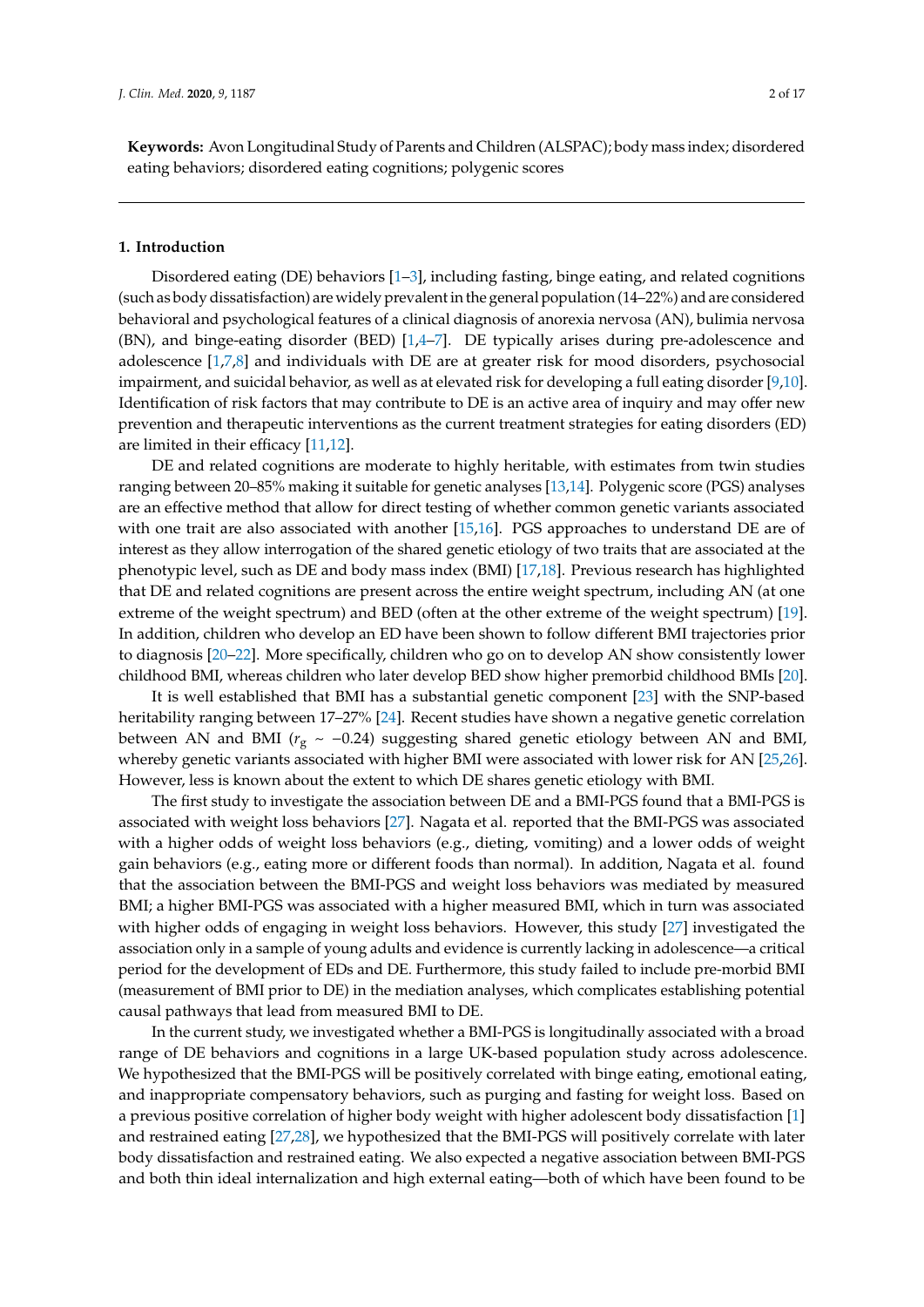negatively correlated with weight or BMI in population-based studies [\[28,](#page-14-13)[29\]](#page-14-14). One possible pathway that genetic risk could lead to DE could be through changes in measured BMI which then could lead to increased risk for DE; therefore, we aimed to determine the role of measured BMI as a mediator of these associations. Considering the prospective nature of the data, we also examined developmental differences, determining whether the strength of the association between the BMI-PGS and DE differs across the three time-points during adolescence.

## **2. Methods and Materials**

#### *2.1. Participants*

The Avon Longitudinal Study of Parents and Children (ALSPAC) study is an ongoing population-based birth cohort study of 15,454 mothers and their children (that were born between 1 April 1991 and 31 December 1992) residing in the south west of England (UK) [\[30](#page-14-15)[–33\]](#page-15-0). From the 15,454 pregnancies, 13,988 were alive at 1 year. At age 7 years this sample was bolstered with an additional 913 children. Participants are assessed at regular intervals using clinical interviews, self-report questionnaires, medical records, and physical examinations. We included children based on three waves of data collection which were at age 14 (wave 14, *N* = 10,581), 16 (wave 16, *N* = 9702), and 18 years (wave 18, *N* = 9505). Further details on ALSPAC are available in previous publications [\[30](#page-14-15)[,32\]](#page-14-16) and the study website contains details of available data through a fully searchable data dictionary: http://[www.bristol.ac.uk](http://www.bristol.ac.uk/alspac/researchers/our-data/)/alspac/researchers/our-data/. To avoid potential confounding due to relatedness, one sibling per set of multiple births was randomly selected to guarantee independence of participants (*N* = 75). Furthermore, individuals who were closely related to each other, defined as a phi hat > 0.2 (calculated using PLINK v1.90b), were removed; this meant removal of any duplicates or monozygotic twins, first-degree relatives (i.e., parent-offspring and full siblings), and second-degree relatives (i.e., half-siblings, uncles, aunts, grandparents, and double cousins). The authors assert that all procedures contributing to this work comply with the ethical standards of the relevant national and institutional committees on human experimentation and with the Helsinki Declaration of 1975, as revised in 2008.Ethical approval for the study was obtained from the ALSPAC Ethics and Law Committee and the Local Research Ethics Committees (Bristol and Weston Health Authority: E1808 Children of the Nineties: ALSPAC. 28th November 1989. for details see: http://[www.bristol.ac.uk](http://www.bristol.ac.uk/alspac/researchers/research-ethics/)/alspac/researchers/research-ethics/). Informed consent for the use of data collected via questionnaires and clinics was obtained from participants following the recommendations of the ALSPAC Ethics and Law Committee at the time. The main caregiver initially provided consent for child participation and from the age 16 years the offspring themselves have provided informed written consent.

## *2.2. Measures*

#### 2.2.1. Binary Outcomes

Information on fasting, binge eating, and purging, were assessed at ages 14, 16, and 18 years using questions modified from the Youth Risk Behavior Surveillance System questionnaire [\[34\]](#page-15-1). For fasting (N age  $14 = 4584$ , N age  $16 = 3844$ , N age  $18 = 2586$ ), participants were asked, "During the past year, how often did you fast (not eat for at least a day) to lose weight or avoid gaining weight?" with the response options "Never", "Less than once a month", "1–3 times a month", "Once a week", and "2 or more times a week". This variable was dichotomized as fasting at least once a month in the previous year versus no fasting [\[8\]](#page-13-4). For binge eating (N age  $14 = 4144$ , N age  $16 = 3336$ , N age  $18 = 1910$ ), participants were asked how often they engaged in overeating (eating a very large amount of food) in the previous year. Participants who answered this question positively were subsequently asked whether they felt out of control during these episodes. We dichotomized the binge eating variable as eating a very large of amount of food at least once a month (with the feeling of loss of control)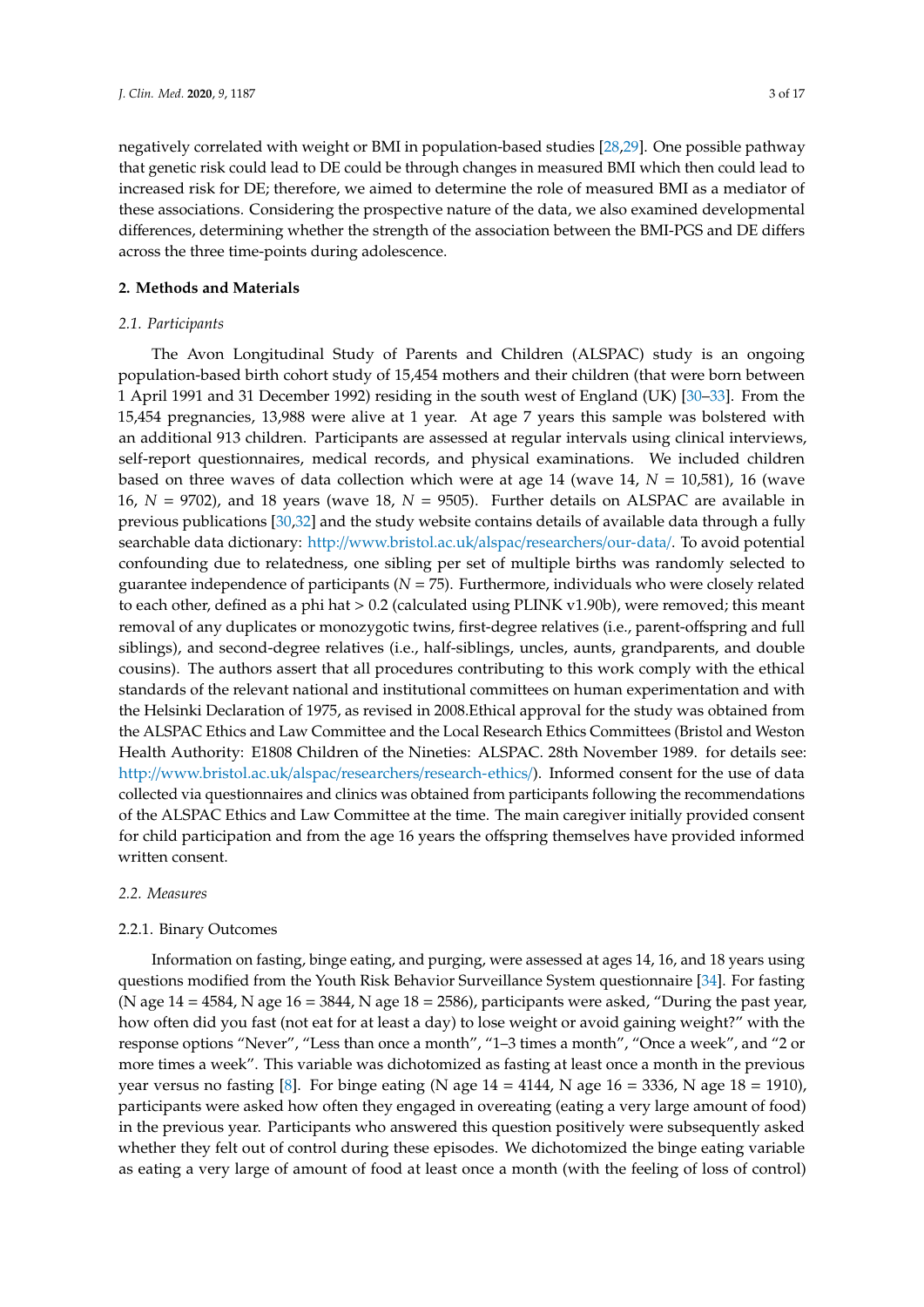versus no binge eating. Regarding purging (N age  $14 = 4588$ , N age  $16 = 3871$ , N age  $18 = 2582$ ), participants were asked how often they self-induced vomiting or had taken laxatives (or other weight loss medications) to lose weight or avoid weight gain in the previous year; this variable was then dichotomized as purging at least once a month versus no purging.

# 2.2.2. Continuous Outcomes

All continuous DE outcomes were assessed at age 14 years and included thin ideal internalization, body dissatisfaction, emotional eating, external eating, and restrained eating. Thin ideal internalization (*N* = 4496) was assessed using the Ideal-Body Stereotype Scale-Revised with gender-specific items used to assess different aspects of appearance-ideal internalization for boys (six items) and girls (five items) [\[8,](#page-13-4)[35,](#page-15-2)[36\]](#page-15-3). The responses were rated on a five-point Likert scale from "strongly agree" to "strongly disagree" and the items from this scale were summed to obtain a total score; a higher score corresponded with increased internalization of the thin ideal Body dissatisfaction (*N* = 4625) was assessed using the Body Dissatisfaction Scale [\[36,](#page-15-3)[37\]](#page-15-4). Participants were asked gender-specific questions rating their satisfaction with nine body parts with responses on a six-point Likert scale ranging from 'extremely satisfied' to 'extremely dissatisfied'. We constructed a continuous score from this scale with a higher score corresponding to higher body dissatisfaction [\[8](#page-13-4)[,36\]](#page-15-3). Restrained eating  $(N = 4530)$ , emotional eating  $(N = 4345)$ , and external eating  $(N = 3995)$  were assessed using a modified version of the Dutch Eating Behavior Questionnaire (DEBQ; [\[38\]](#page-15-5))**.** The restrained eating subscale was assessed with two questions, the emotional eating subscale with 14, and the external eating subscale with seven [\[36](#page-15-3)[,39\]](#page-15-6).

# 2.2.3. Body Mass Index.

BMI (weight/height<sup>2</sup>) was calculated using objectively measured weight and height obtained during a face-to-face assessment at age 11 years (*N* = 5902) [\[30](#page-14-15)[–32\]](#page-14-16). Height was measured to the nearest millimeter using a Harpenden Stadiometer (Holtain Ltd., Crymych, UK) and weight was measured using the Tanita Body Fat analyzer (Tanita TBF UK Ltd., Middlesex, UK) to the nearest 50 g. Age- and sex-standardized BMI z-scores (zBMI) were calculated according to UK reference data, indicating the degree to which a child is heavier (>0) or lighter than expected according to his/her age and sex [\[40\]](#page-15-7).

# *2.3. Genotyping*

Genotype data were available for 9915 children out of the total of 15,247 ALSPAC participants. Participants were genome-wide genotyped on the Illumina HumanHap550 quad chip. Details of the quality control checks are described in the Supplementary Information.

# *2.4. PGS Calculations*

PGS were derived from summary statistics of the Genetic Investigation of Anthropometric Traits (GIANT) consortium, referred to as the discovery cohort [\[41\]](#page-15-8). The calculation, application, and evaluation of the PGS was carried out with PRSice (2.1.3 beta; github.com/choishingwan/PRSice/) [\[42,](#page-15-9)[43\]](#page-15-10). PRSice relies on PLINK to carry out necessary cleaning steps prior to PGS calculation [\[42,](#page-15-9)[44\]](#page-15-11). Strand-ambiguous SNPs were removed prior to the scoring. A total of 1,488,001 SNPs were present in both the discovery and in the target cohort. Clumping was applied to extract independent SNPs according to linkage disequilibrium and *p*-value: the SNP with the smallest *p*-value in each 250 kilobase window was retained and all those in linkage disequilibrium  $(r^2 > 0.1)$  with this SNP were removed. To calculate the PGS, for each participant the sum of the risk alleles was taken and was then weighted by the effect size estimated from the discovery cohort. The PGS were calculated using the high-resolution scoring (PGS calculated across a large number of *p*-value thresholds) option in PRSice, to identify an optimal *p*-value threshold at which the PGS is optimally associated with the outcome.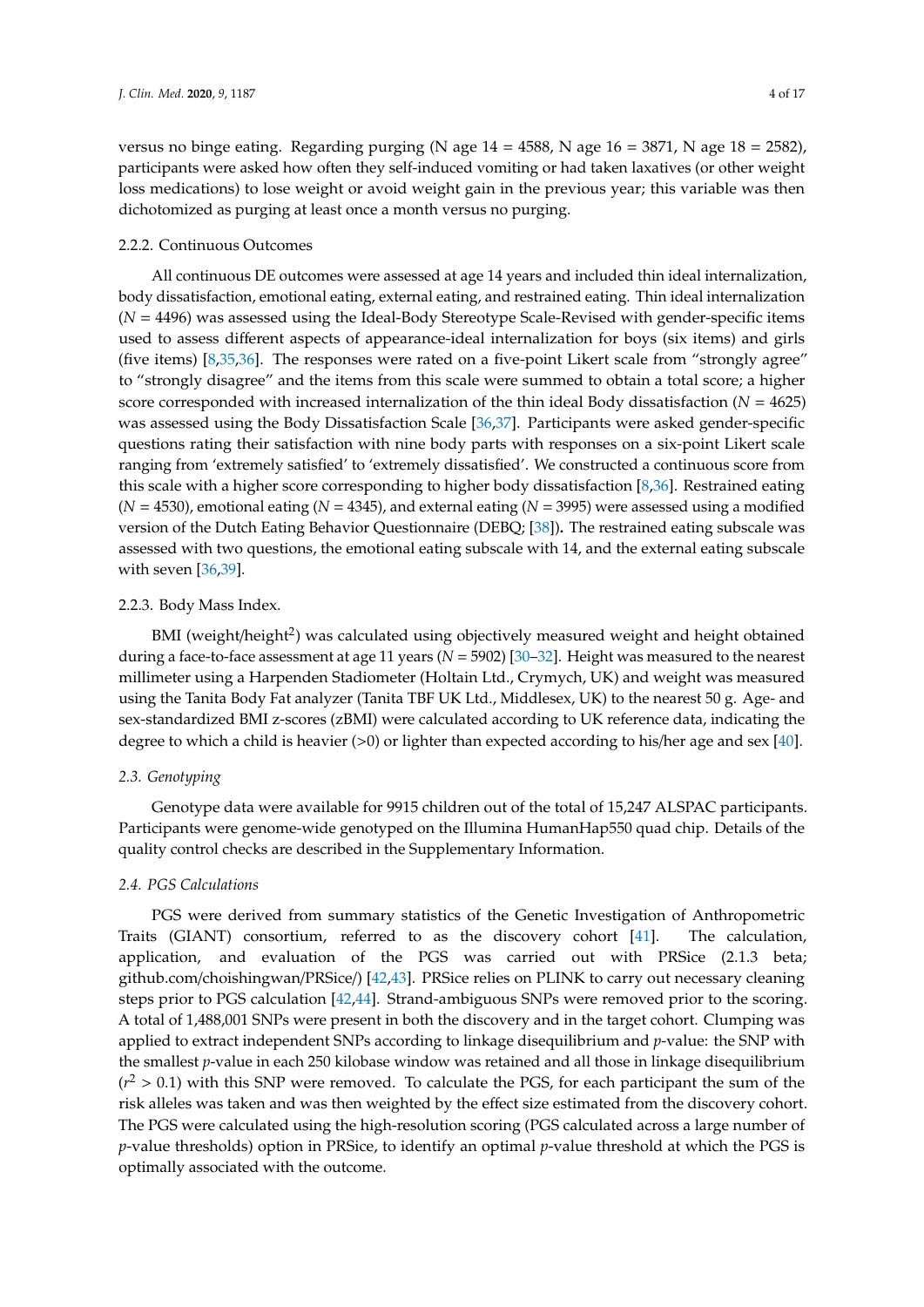#### *2.5. Statistical Analyses*

# 2.5.1. Sensitivity Analyses (Linkage Disequilibrium Score Regression)

The discovery genome-wide association study (GWAS) from which the BMI-PGS was derived included participants from the UK Biobank [\[41\]](#page-15-8). Considering a potential overlap in participants between ALSPAC and the UK Biobank we performed a BMI GWAS with biological sex as a covariate using PLINK in the ALSPAC sample [\[44\]](#page-15-11). Subsequently we determined the genetic covariance with the BMI GWAS [\[41\]](#page-15-8) using linkage disequilibrium score regression (LDSC) v1.0.0. [\[45\]](#page-15-12).

# 2.5.2. Regression Analyses

Logistic regressions models were applied for binary outcomes (e.g., fasting at age 14, 16, and 18 years) and linear regression models were used for continuous variables (e.g., thin ideal internalization) with biological sex and the first four ancestry-informative principal components as covariate in all models. We also tested for an interaction between the BMI-PGS and sex and conducted gender stratified analyses.

As confirmatory analyses, we investigated the association between the BMI-PGS and BMI at age 11 and 18 years and the association between the BMI-PGS and the age and sex standardized BMI (i.e., BMI z-scores) measured at age 11 years. We then investigated the association of DE symptoms at age 14 years, except for purging due to its low endorsement and hence exclusion from our analyses (*N* purging at age 14 years = 74). We repeated the same analyses at age 16 and 18 years for fasting, binge eating, and purging. We report the regression models that explain the largest  $R^2$  or Nagelkerke's pseudo-R<sup>2</sup> at the optimal BMI-PGS *p*-value threshold. For the binary outcome measures we report the Nagelkerke's pseudo- $R^2$  on the liability scale [\[46\]](#page-15-13). Empirical *p*-values were calculated through permutation (*N* = 11,000) that account for multiple testing (i.e., number of *p*-value thresholds tested) and overfitting [\[42\]](#page-15-9). We additionally calculated False Discovery Rate-corrected *Q*-values adjusting for the number of phenotypes tested [\[47\]](#page-15-14). The significance threshold was met if the False Discovery Rate-adjusted *Q* was <0.05.

#### 2.5.3. Generalized Linear Mixed Models (GLMM)

To understand whether the association of the BMI-PGS with DE differs across the ages (i.e., developmental differences), we used generalized linear mixed models, including BMI-PGS, biological sex, the first four ancestry-informative principal components as fixed effects, and age at self-report as an interaction term. We included random intercepts for each individual in the model, to take into account variance in DE that is due to inter-individual differences. To generate comparable results across the ages, we calculated the PGS at a *p*-value threshold  $(P_t)$  of 1 for each behavioral trait at each age.

# 2.5.4. Exploratory Causal Mediation Analysis

The association between BMI-PGS and adolescent DE could be explained through childhood BMI prior to assessment of DE. We used sex- and age-adjusted BMI z-scores (zBMI) measured around the age of 11 years (prior to assessment of DE and related cognitions) to capture a possible pathway linking genetic liability measured by the standardized BMI-PGS to DE (Figure S1). We estimated the BMI-PGS effects that are mediated and not mediated by childhood zBMI scores using concepts proposed in modern causal inference; the natural direct and indirect effects [\[48\]](#page-15-15). The natural direct effect (also known as the "average direct effect", ADE) measures the expected risk difference of the binary outcome measures (e.g., fasting) had the BMI-PGS been hypothetically set to change by 1 SD from 0 to 1, while at the same time childhood zBMI scores had been set to take their natural value (i.e., the zBMI value that would be experienced had the BMI-PGS been set at the reference value of 0, i.e., under no exposure). For the continuous outcome measures (e.g., thin ideal internalization), the ADE measured as the mean difference of the outcome had the BMI-PGS been set to change by 1 SD while childhood zBMI scores were set to take their natural value under no exposure. The natural indirect effect ("average causal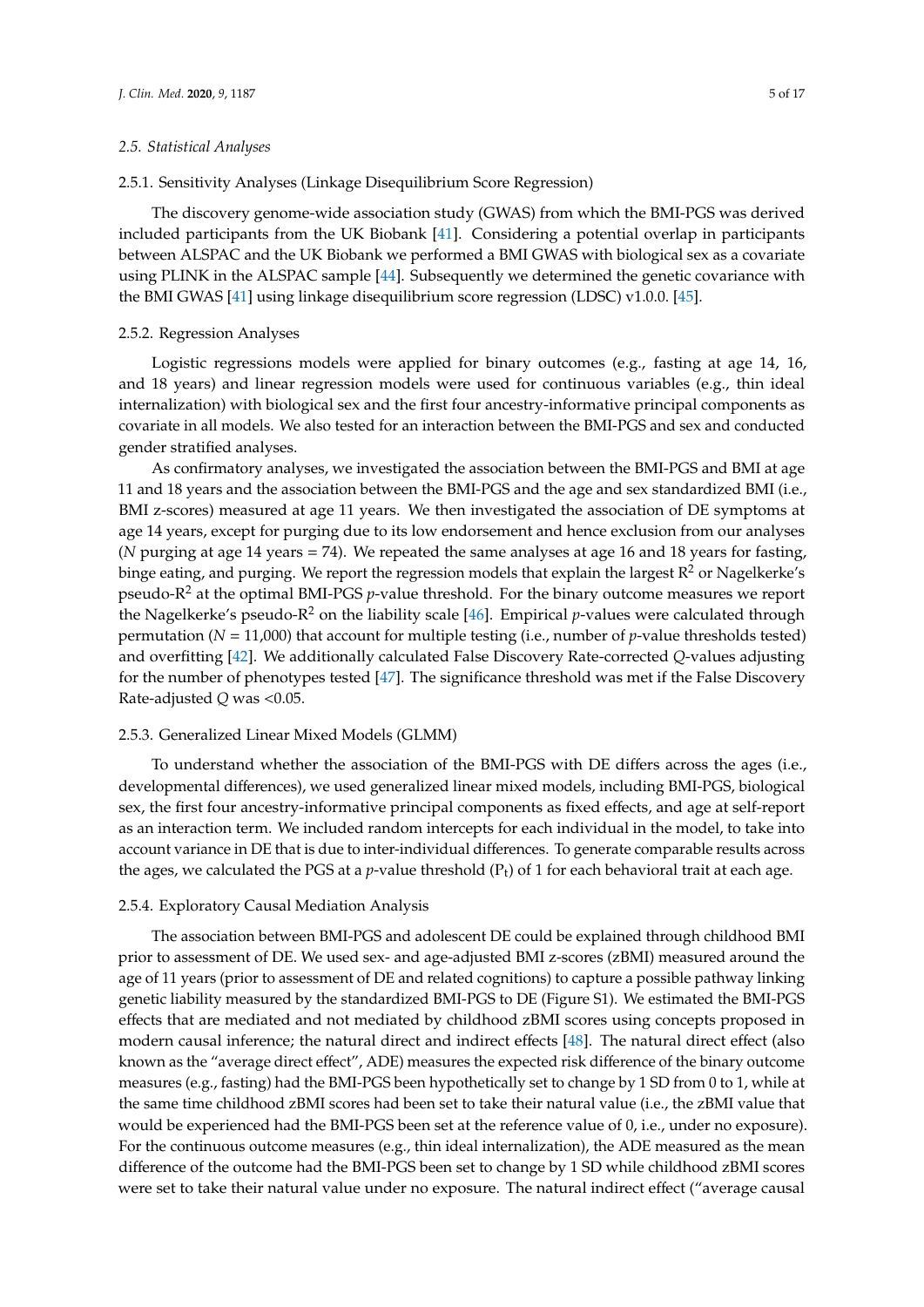mediated effect", ACME) measures the expected risk difference in binary outcome measures had the BMI-PGS been hypothetically set to take the value 1, while at the same time childhood zBMI scores had been set to take their potential values had BMI-PGS been set to 0 or 1. The ADE was defined in a similar fashion for the continuous outcome measures except that the ACME measured the expected mean difference of the outcome. When summed together, these direct and indirect effects give the total causal effects and therefore are useful measures of the contribution made by a particular pathway to a causal relationship.

We estimated these effects, expressed as risk differences/mean differences, using the R package 'mediation' (version 4.4.6; [\[49\]](#page-15-16)). Our analyses were controlled for biological sex, and the first four ancestry-informative principal components. Furthermore, we assumed that there were no additional unaccounted confounders nor any intermediate confounders [\[48\]](#page-15-15).

# 2.5.5. Missing Data

Considering the longitudinal nature of ALSPAC, study participants tend to drop out as time goes on leading to missing data. In our analyses we carried out complete cases analyses (CCA) and to counter potential bias introduced by carrying out CCA we included relevant confounders (sex), as well as BMI-PGS, both of which are related to missingness in our data [\[50\]](#page-15-17). Hence estimates are unbiased under the missing at random (MAR) assumption.

# **3. Results**

# *3.1. Sample Description*

Following quality control of the genetic data, a total of 8654 children with genotyping data and at least one outcome measure were included in the analyses (Table [1\)](#page-6-0). Information regarding age, sex, and ancestry for each timepoint can be found in Table S1. Our sensitivity analyses did not find evidence of sample overlap between our discovery (i.e., BMI GWAS; 25) and target cohort (i.e., ALSPAC) using LDSC, as the intercept from the genetic covariance (0.0068) was less than one standard error (0.0103) from zero, suggesting no sample overlap.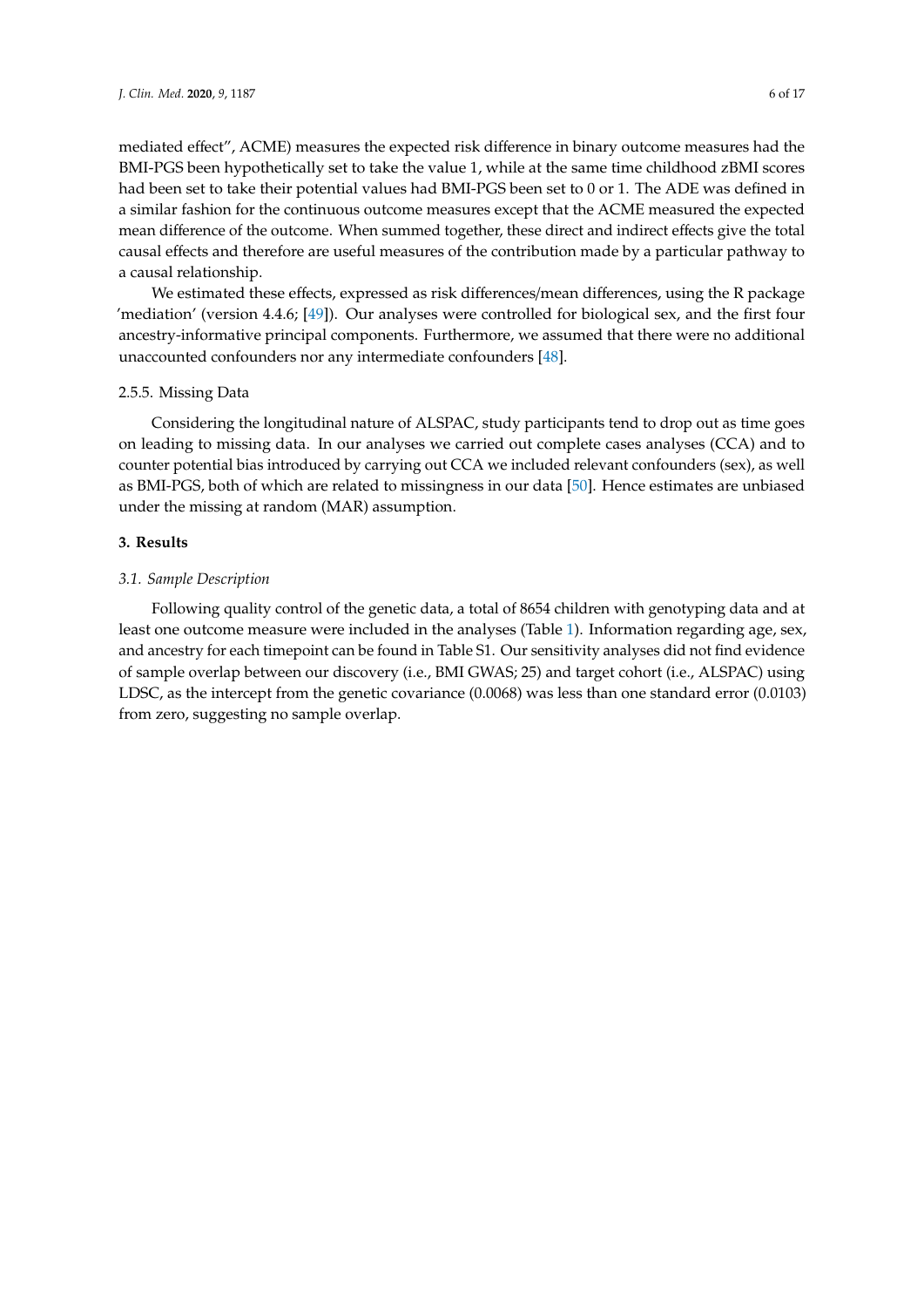|                                                                             | <b>Age Outcome</b><br><b>Measured (Years)</b> | <b>Total N</b> | Cases         |           | Controls                |                         |
|-----------------------------------------------------------------------------|-----------------------------------------------|----------------|---------------|-----------|-------------------------|-------------------------|
| <b>Binary Outcomes</b>                                                      |                                               |                | $N$ (%)       | % Female  | N                       | % Female                |
| Fasting b                                                                   | 14                                            | 4584           | 300 $(3.4\%)$ | 83.7%     | 4284                    | 53.3%                   |
| Fasting b                                                                   | 16                                            | 3844           | 516 (5.9%)    | 90.7%     | 3328                    | 53.8%                   |
| Fasting b                                                                   | 18                                            | 2586           | $143(1.6\%)$  | 93%       | 2443                    | 62.1%                   |
| Binge eating b                                                              | 14                                            | 4144           | 257 (2.9%)    | 71.6%     | 3887                    | 53.4%                   |
| Binge eating b                                                              | 16                                            | 3336           | $434(5.0\%)$  | 83.2%     | 2902                    | 55.3%                   |
| Binge eating b                                                              | 18                                            | 1910           | 365 (4.2%)    | 85.2%     | 1545                    | 62.2%                   |
| Purging b                                                                   | 16                                            | 3871           | 237 (2.7%)    | 92.4%     | 3634                    | 56.7%                   |
| Purging b                                                                   | 18                                            | 2582           | 166 (1.9%)    | 90.9%     | 2416                    | $62.0\%$                |
| <b>Continuous Outcomes</b>                                                  | <b>Age Outcome</b><br><b>Measured (Years)</b> | <b>Total N</b> | Mean          | <b>SD</b> | Observed<br>Range (min) | Observed<br>Range (max) |
| Thin ideal internalization <sup>c</sup>                                     | 14                                            | 4496           | 15.33         | 2.69      | 5                       | 25                      |
| Body dissatisfaction d                                                      | 14                                            | 4625           | 21.85         | 7.75      | 9                       | 46.3                    |
| Restrained eating <sup>e</sup>                                              | 14                                            | 4530           | 0.68          | 1.13      | $\theta$                | 5                       |
| Emotional eating <sup>e</sup>                                               | 14                                            | 4345           | 5.22          | 5.53      | $\theta$                | 28                      |
| External eating <sup>e</sup>                                                | 14                                            | 3995           | 8.45          | 3.34      | $\Omega$                | 21                      |
| Age- and sex-adjusted body mass<br>index $(zBMI)$ <sup><math>f</math></sup> | 11                                            | 4037           | 0.59          | 1.13      | $-3.22$                 | 3.78                    |
| Total sample size <sup>8</sup>                                              |                                               | 8654           |               |           |                         |                         |

Table 1. Descriptive statistics of disordered eating behaviors and cognitions and BMI of the participants in the Avon Longitudinal Study of Parents and Children a.

<span id="page-6-0"></span>SD = standard deviation. <sup>a</sup> Full description of the Avon Longitudinal Study of Parents and Children is described elsewhere; [\[30](#page-14-17)[–33\]](#page-15-18). <sup>b</sup> Assessed using questions modified from the Youth Risk Behavior Surveillance System questionnaire [\[34\]](#page-15-19). <sup>c</sup>Assessed the Ideal-Body Stereotype Scale-Revised with gender-specific items used to assess different aspects for boys and girls [\[8](#page-13-10)[,35](#page-15-20)[,36\]](#page-15-21). <sup>d</sup> Assessed using the Body Dissatisfaction scale [\[36,](#page-15-21)[37\]](#page-15-22). <sup>e</sup> As measured by a modified version of the Dutch Eating Behavior Questionnaire [\[38\]](#page-15-23). <sup>f</sup> Calculated as weight in kilograms divided by height in meters squared. Height was measured to the nearest millimeter using a Harpenden Stadiometer (Holtain Ltd., Crymych, UK) and weight was measured using the Tanita Body Fat analyzer (Tanita TBF UK Ltd., Middlesex, UK) to the nearest 50 g. zBMI was calculated by standardizing BMI by age and sex. <sup>g</sup> Individuals with at least one outcome measurement (e.g., fasting, binge eating, body dissatisfaction) and available genotyping data.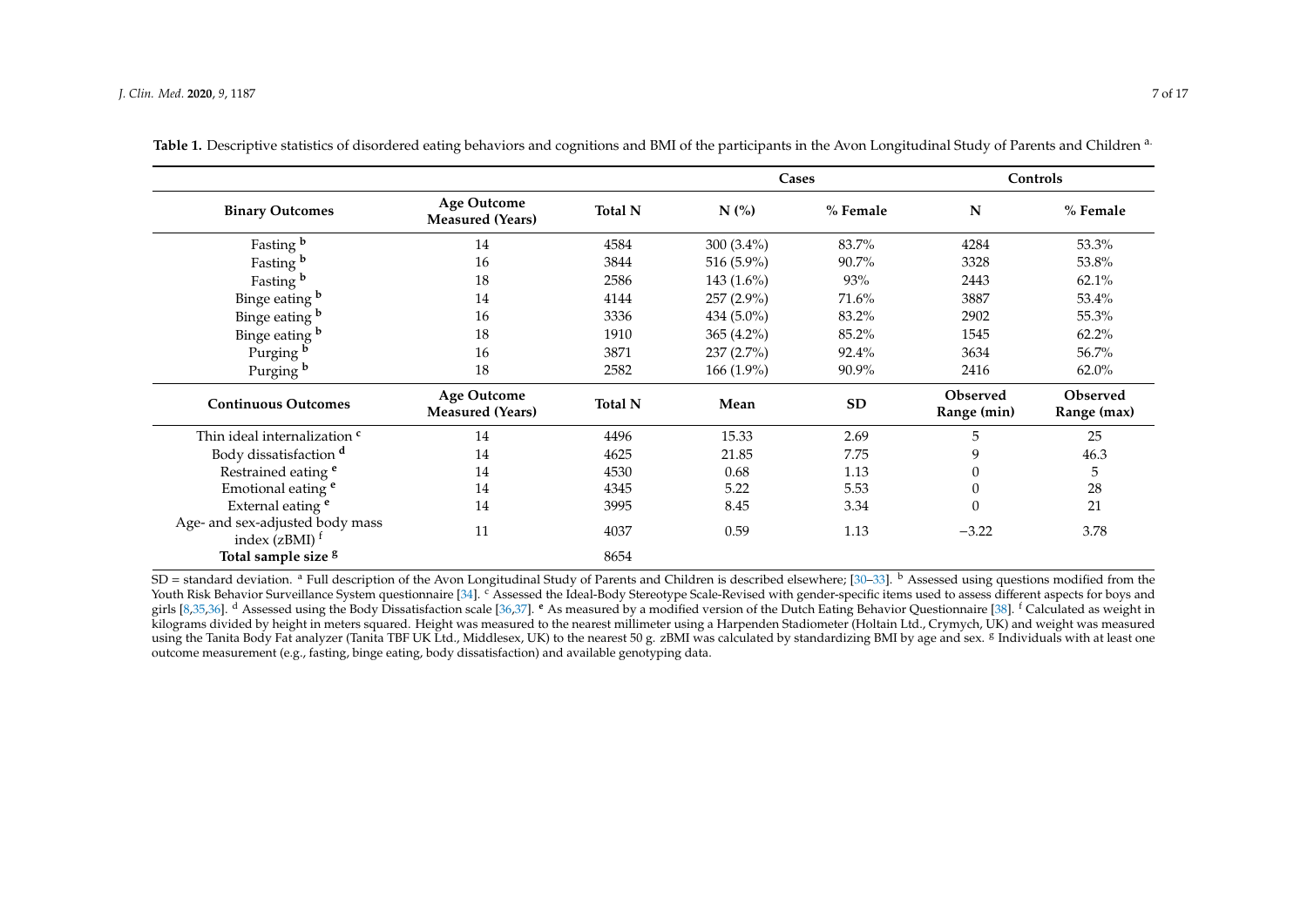## *3.2. PGS Analyses*

#### 3.2.1. BMI

In our confirmatory analyses we found that the BMI-PGS was significantly associated with BMI at age 11 years and 18 years and to zBMI measured at age 11 years (Table S2).

## 3.2.2. DE Behaviors

The BMI-PGS was positively associated with fasting and binge eating at the ages 14, 16, and 18 years and with purging at age 16 years but not at age 18 years (Table [2,](#page-7-0) Figure [1\)](#page-8-0). There was no significant interaction between the BMI-PGS and sex. When female participants were investigated separately we found similar effect sizes (Table S3). The effect of the best-fit BMI-PGS on fasting was fairly consistent; for one SD increase in the BMI-PGS children were 1.42 (95% CI 1.25, 1.61), 1.29 (95% CI 1.17, 1.42), and 1.26 (95% CI 1.06, 1.51) times more likely to engage in fasting behavior at age 14, 16, and 18 years, respectively. We did not find evidence for a significant interaction between the PGS-BMI and fasting across the three ages indicating that the effect of the BMI-PGS is not age-dependent.

<span id="page-7-0"></span>**Table 2.** Associations of body mass index polygenic score (BMI-PGS) with disordered eating behaviors and cognitions correcting for biological sex in the Avon Longitudinal Study of Parents and Children.

| <b>Binary Outcomes</b>        | <b>Age Outcome</b><br><b>Measured (Years)</b> | Threshold <sup>a</sup> | N SNPs | $R^2$ | OR (95% CI) b                 | Q <sup>c</sup> |
|-------------------------------|-----------------------------------------------|------------------------|--------|-------|-------------------------------|----------------|
| Fasting                       | 14                                            | 0.085                  | 33,379 | 0.021 | 1.42(1.25, 1.61)              | < 0.001        |
| Fasting                       | 16                                            | 0.17                   | 43,956 | 0.012 | 1.29 (1.17, 1.42)             | < 0.001        |
| Fasting                       | 18                                            | 0.1                    | 36,088 | 0.008 | 1.26(1.06, 1.51)              | 0.045          |
| Binge eating                  | 14                                            | 0.014                  | 17,929 | 0.010 | 1.28(1.12, 1.46)              | 0.003          |
| Binge eating                  | 16                                            | 0.0016                 | 9523   | 0.006 | 1.20 (1.08, 1.34)             | 0.006          |
| Binge eating                  | 18                                            | 0.0047                 | 12,708 | 0.008 | 1.23(1.09, 1.39)              | 0.008          |
| Purging                       | 16                                            | 0.00025                | 6115   | 0.007 | 1.22(1.07, 1.41)              | 0.02           |
| Purging                       | 18                                            | 0.033                  | 23,731 | 0.005 | 1.20(1.02, 1.42)              | 0.10           |
| <b>Continuous Outcomes</b>    | <b>Age Outcome</b><br><b>Measured (Years)</b> | Threshold <sup>a</sup> | N SNPs | $R^2$ | $\beta$ (95% CI) <sup>d</sup> | Q <sup>c</sup> |
| Thin ideal<br>internalization | 14                                            | 0.5                    | 66,077 | 0.003 | $-0.15$ ( $-0.23$ , $-0.07$ ) | 0.003          |
| Body dissatisfaction          | 14                                            | 0.0013                 | 9075   | 0.015 | 0.99(0.77, 1.22)              | < 0.001        |
| Restrained eating             | 14                                            | 0.1                    | 36,088 | 0.015 | $0.14$ (0.10, 0.17)           | < 0.001        |
| Emotional eating              | 14                                            | 0.0091                 | 15,467 | 0.001 | 0.21(0.052, 0.38)             | 0.046          |
| External eating               | 14                                            | 0.0026                 | 10,780 | 0.003 | $-0.19(-0.30, -0.09)$         | 0.003          |

 $SNP =$  single nucleotide polymorphism;  $R^2$ , Nagelkerke's Pseudo squared multiple correlation on the liability scale for the binary outcome measures and the squared multiple correlation for the continuous outcomes; OR, odds ratio; CI, confidence interval. **<sup>a</sup>** The optimal *p*-value threshold for the inclusion of SNPs in the calculation of the body mass index (BMI) polygenic score (PGS) as determined by PRSice's high-resolution scoring [\[42\]](#page-15-9). **<sup>b</sup>** Odds ratios reflect one standard deviation change in the standardized (to mean zero and standard deviation of one) BMI-PGS. **<sup>c</sup>** Benjamini & Hochberg False Discovery Rate adjustment for the number of phenotypes tested [\[47\]](#page-15-14). **<sup>d</sup>** Standardized betas reflect one standard deviation increase in the standardized (to mean zero and standard deviation of one) BMI-PGS.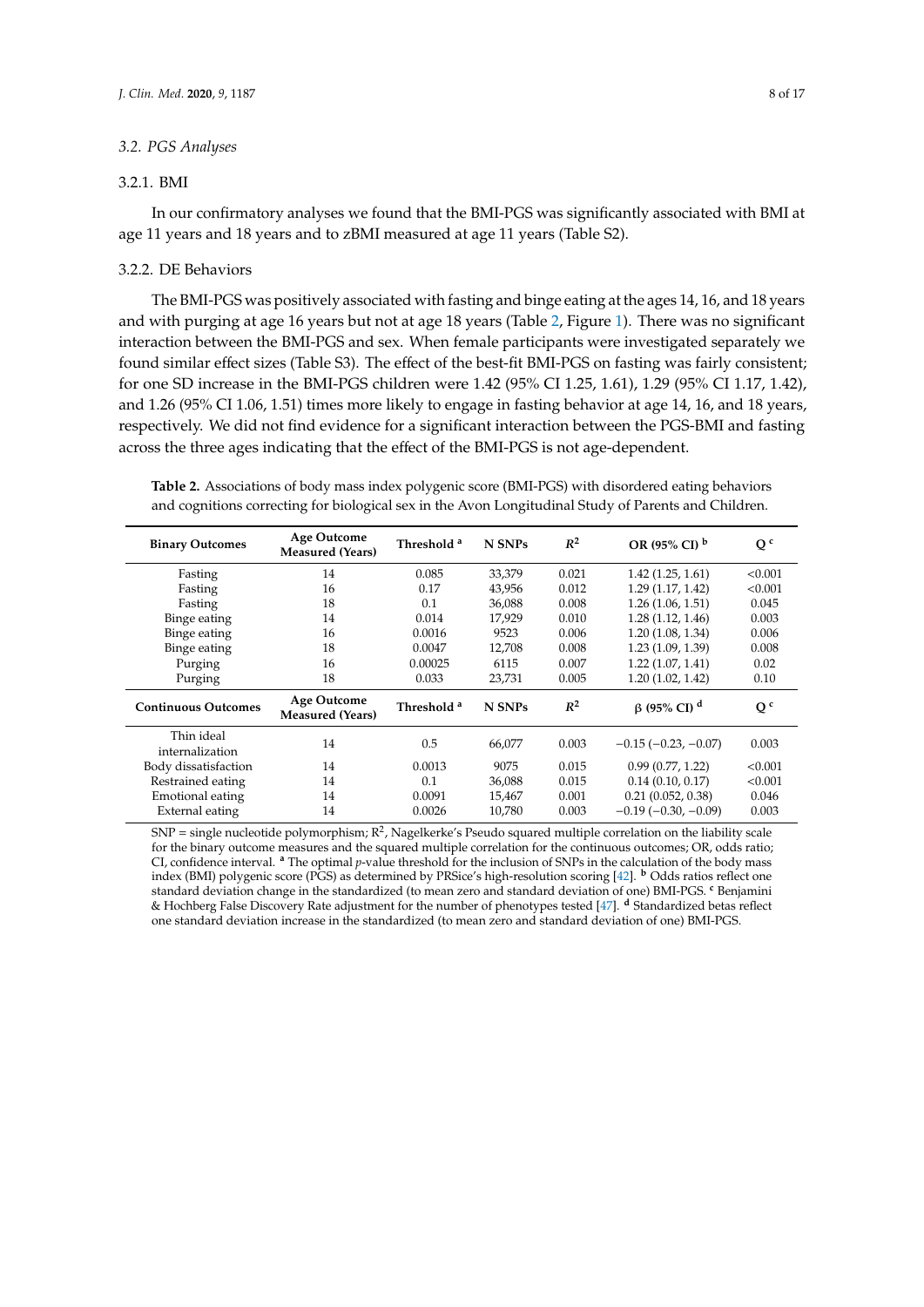<span id="page-8-0"></span>

Standardized betas per standard deviation (SD) increase of the polygenic score

Figure 1. Association between the body mass index polygenic score (BMI-PGS) and disordered (DE) behaviors and cognitions in the Avon Longitudinal Study of Parents and Children using eating (DE) behaviors and cognitions in the Avon Longitudinal Study of Parents and Children using generalized linear models [30–33]. Analyses were corrected for biological sex. Age is measured in generalized linear models [\[30–](#page-14-15)[33\]](#page-15-0). Analyses were corrected for biological sex. Age is measured in years. Sample sizes per outcome were fasting (age 14, n cases = 300, n controls = 4284; age 16, n cases years. Sample sizes per outcome were fasting (age 14, n cases = 300, n controls = 4284; age 16, n cases = = 516, n controls = 3328; age 18, n cases =143, n controls = 2443;), binge eating (age 14, n cases = 257, n 516, n controls = 3328; age 18, n cases =143, n controls = 2443;), binge eating (age 14, n cases = 257, n controls = 3887; age 16, n cases = 434, n controls = 2902; age 18, n cases = 365, n controls = 1545;), and purging (age 16, n cases = 237, n controls = 3634; age 18, n cases= 166, n controls = 2416), thin ideal internalization (*n* = 4496), body dissatisfaction (*n* = 4625), restrained eating (*n* = 4530), emotional eating (*n* = 4345), external eating (*n* = 3995). (**A**) Explained variance as measured by Nagelkerke's Pseudo squared multiple correlation  $(R^2)$  for the DE phenotypes. All associations were statistically significant squared multiple correlation  $(R^2)$  for the DE phenotypes. All associations were statistically significant (False Discovery Rate-corrected Q-values < 0.05) except for purging at age 18 years. (**B**) Effect size of (False Discovery Rate-corrected Q-values < 0.05) except for purging at age 18 years. (**B**) Effect size  $t_{\text{in}}$  as a standardized between the standardized BMI-PGS ( $t_{\text{in}}$ ) and standard deviation of  $t_{\text{in}}$ of the association between the standardized BMI-PGS (to mean zero and standard deviation of one) as measured by odds ratios (ORs) and the DE behaviors. The dots represent the point estimates of the ORs for an increase of one standard deviation in the BMI-PGS and the lines represent the 95% confidence interval of the point estimate. (C) Effect size of the association between the standardized BMI-PGS (to mean zero and standard deviation of one) as measured by standardized betas and the DE cognitions. The dots represent the point estimates of the standardized betas for an increase of one standard deviation in the BM-PGS and the lines represent the 95% confidence interval of the point estimate.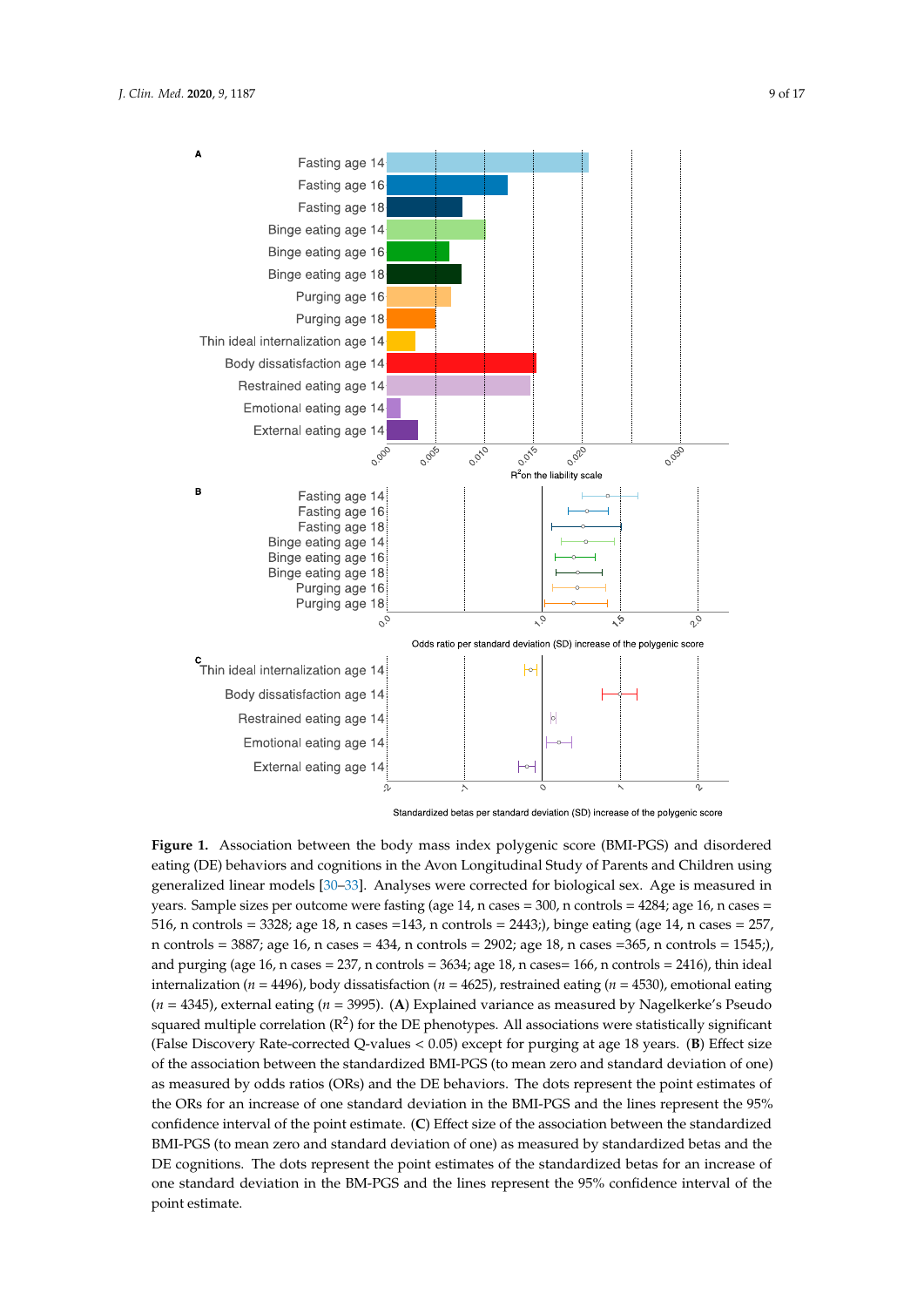Children with higher BMI-PGS were also more likely to report binge eating at all three ages with ORs of 1.28 (95% CI 1.12, 1.46), 1.20 (95% CI 1.08, 1.34), and 1.23 (95% CI: 1.09, 1.39), for the ages 14, 16, and 18 years, respectively. Furthermore, the effect of the BMI-PGS on binge eating did not differ across the three ages. Individuals with higher BMI-PGS were 1.22 (95% CI 1.07, 1.41) times more likely to report purging at age 16 years. We did not find an interaction between the BMI-PGS and age at reporting suggesting that the effect of the BMI-PGS did not differ across the reported ages (Table S4).

## 3.2.3. DE Cognitions

The BMI-PGS was positively correlated with body dissatisfaction and with the DEBQ restrained and emotional eating scale (Table [2\)](#page-7-0). The effect of this association was strongest for body dissatisfaction; children with a higher BMI-PGS (an increase of 1 SD) were more likely to have higher scores on body dissatisfaction at age 14 years ( $\beta$  = 0.99, 95% CI 0.77, 1.22). This effect was less pronounced for the restrained (β = 0.14, 95% CI: 0.10, 1.17) and emotional eating (β = 0.21, 95% CI: 0.05, 0.38) scale of the DEBQ in which a higher BMI-PGS corresponded with lower scores for both behaviors.

In contrast to all other DE outcomes, we found that the BMI-PGS was negatively correlated with thin ideal internalization and with external eating; i.e., individuals with a higher BMI-PGS reported lower scores for thin ideal internalization (β =  $-0.15$ , 95% CI:  $-0.23$ ,  $-0.07$ ) and external eating  $(\beta = -0.19, 95\% \text{ CI: } -0.30, -0.09)$ . There was no significant interaction between the BMI-PGS and sex in relation to the DE cognitions. Furthermore, the effect sizes of the association between the BMI-PGS and DE cognitions did not differ (95% confidence intervals overlapped) when female participants were analyzed separately (Table S3).

# *3.3. Exploratory Causal Mediation Analyses*

Causal mediation analyses indicated that the zBMI scores mediated the association between the BMI-PGS and DE except for thin ideal internalization (Table [3\)](#page-10-0). Estimate ( $\beta_{\text{ACME}}$ ) of the average causal mediation effect ranged between −0.11 (external eating) and 0.93 (body dissatisfaction). For almost all mediation models, one standard deviation (SD) increase in the BMI-PGS corresponded to an increase in zBMI scores at age 11 years, which in turn led to an increased probability of endorsing DE. The exception to this direction of effect was external eating; one standard deviation increase in the BMI-PGS led to an increase in zBMI scores at age 11 years, which corresponded to lower external eating scores at 14 years.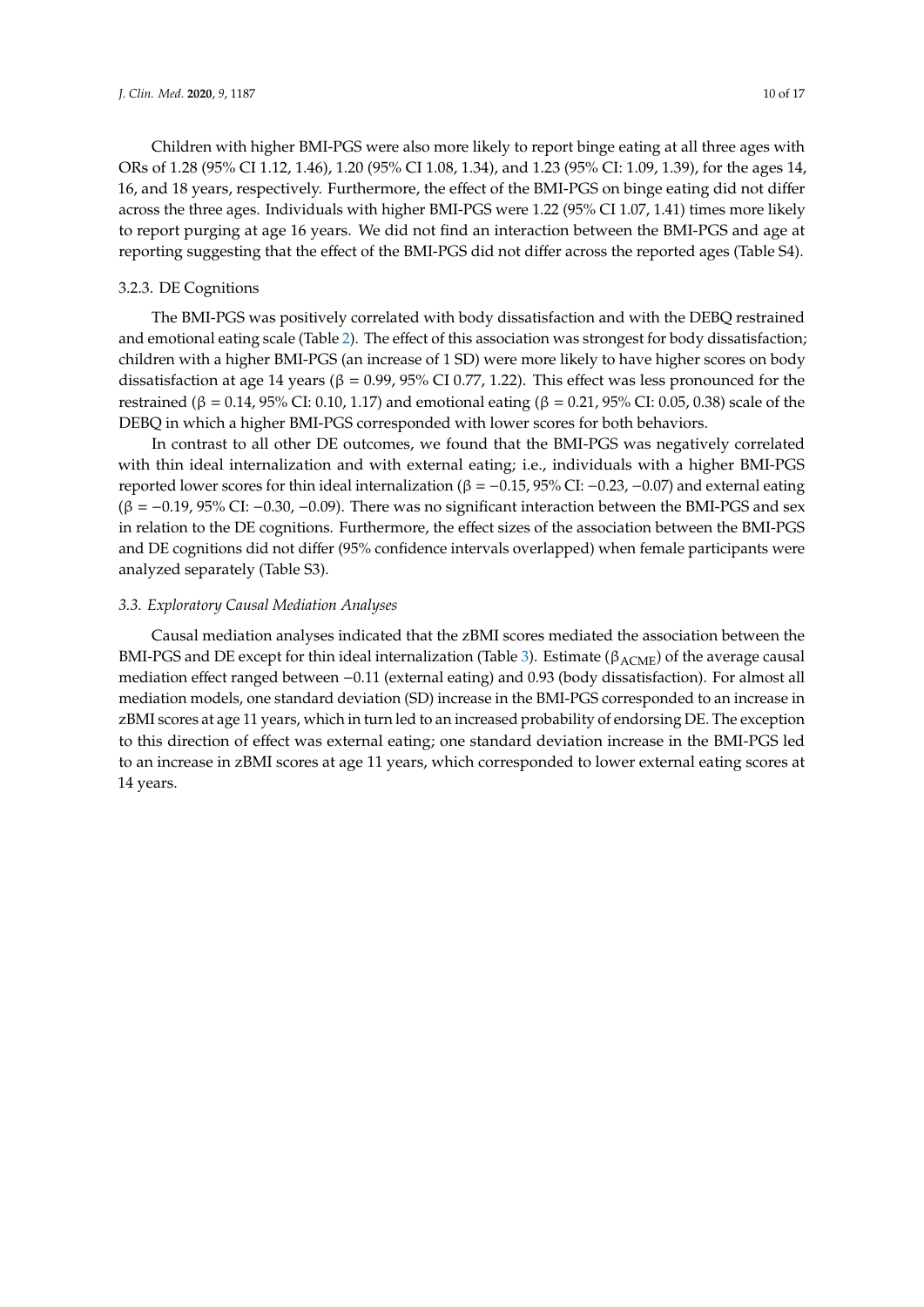| Phenotype                     | Age <sup>b</sup> | <b>Total Effect Estimate</b><br>$\beta$ total effect (95% CI) | <b>Total Effect</b><br>$p$ -Value | <b>Average Direct Effect</b><br>$\beta$ ADE (95% CI) | <b>Average Direct</b><br>Effect<br>$p$ -Value | <b>Average Causal</b><br><b>Mediation Effect</b><br>$\beta_{\rm ACME}$ (95% CI) | <b>Average Causal</b><br><b>Mediation Effect</b><br>$p$ -Value |
|-------------------------------|------------------|---------------------------------------------------------------|-----------------------------------|------------------------------------------------------|-----------------------------------------------|---------------------------------------------------------------------------------|----------------------------------------------------------------|
| Fasting                       | 14               | 0.022(0.01, 0.032)                                            | < 0.0001                          | 0.011(0.001, 0.022)                                  | 0.038                                         | 0.011(0.007, 0.014)                                                             | < 0.0001                                                       |
| Fasting                       | 16               | 0.035(0.019, 0.051)                                           | < 0.0001                          | 0.021(0.005, 0.037)                                  | 0.004                                         | 0.014(0.008, 0.019)                                                             | < 0.0001                                                       |
| Fasting                       | 18               | 0.014(0.002, 0.028)                                           | 0.02                              | $0.009$ ( $-0.002$ , $0.024$ )                       | 0.146                                         | 0.005(0.001, 0.01)                                                              | 0.03                                                           |
| Binge eating                  | 14               | $0.01 (-0.001, 0.02)$                                         | 0.07                              | $0.004 (-0.007, 0.014)$                              | 0.464                                         | 0.006(0.002, 0.01)                                                              | < 0.0001                                                       |
| Binge eating                  | 16               | 0.015(0.001, 0.031)                                           | 0.04                              | $-0.001$ ( $-0.015$ , 0.014)                         | 0.95                                          | 0.016(0.01, 0.022)                                                              | < 0.0001                                                       |
| Binge eating                  | 18               | 0.028(0.006, 0.053)                                           | 0.01                              | $0.01 (-0.013, 0.034)$                               | 0.348                                         | 0.017(0.009, 0.026)                                                             | < 0.0001                                                       |
| Purging                       | 16               | 0.011(0.002, 0.022)                                           | 0.02                              | $0.007 (-0.003, 0.018)$                              | 0.168                                         | 0.004(0.001, 0.008)                                                             | 0.006                                                          |
| Purging                       | 18               | 0.014(0.001, 0.03)                                            | 0.04                              | $0.004(-0.008, 0.019)$                               | 0.494                                         | 0.009(0.005, 0.014)                                                             | < 0.0001                                                       |
| Thin ideal<br>internalization | 14               | $-0.133(-0.245, -0.017)$                                      | 0.03                              | $-0.118(-0.228, -0.001)$                             | 0.042                                         | $-0.015$ ( $-0.055$ , 0.027)                                                    | 0.47                                                           |
| Body dissatisfaction          | 14               | 1.097 (0.819, 1.378)                                          | < 0.0001                          | $0.171(-0.097, 0.439)$                               | 0.218                                         | 0.926(0.798, 1.061)                                                             | < 0.0001                                                       |
| Restrained eating             | 14               | 0.161(0.819, 0.208)                                           | < 0.0001                          | $0.03(-0.014, 0.072)$                                | 0.162                                         | 0.13(0.113, 0.149)                                                              | < 0.0001                                                       |
| Emotional eating              | 14               | $0.129(-0.071, 0.356)$                                        | 0.26                              | $0.03$ (-0.181, 0.269)                               | 0.804                                         | 0.098(0.023, 0.176)                                                             | 0.01                                                           |
| External eating               | 14               | $-0.195(-0.335, -0.053)$                                      | 0.006                             | $-0.087(-0.228, 0.06)$                               | 0.212                                         | $-0.108(-0.162, -0.057)$                                                        | < 0.0001                                                       |

**Table 3.** Exploratory causal mediation analysis of the association between the disordered eating outcomes and the standardized body mass index polygenic score (BMI-PGS) with the age- and sex-adjusted body mass index z-scores at age 11 years as mediator <sup>a</sup>. *p*-values for mediation were generated with bootstrapping methods.

<span id="page-10-0"></span><sup>a</sup> The BMI-PGS was derived from summary statistics of the genome-wide association study (GWAS) carried out by the Genetic Investigation of Anthropometric Traits (GIANT) consortium [\[41\]](#page-15-24) and were calculated for participants in the Avon Longitudinal Study of Parents and Children [\[30](#page-14-17)[–33\]](#page-15-18). The age- and sex-adjusted BMI (zBMI) at age 11 years was included as a mediator in the causal mediation analyses that was carried out using the R package ´mediation´ (version 4.4.6; 32) which is based on concepts proposed in modern causal inference [\[48\]](#page-15-25). Prior to the mediation analyses the BMI-PGS was standardized and the analysis was controlled for biological sex. <sup>b</sup> Age was measured in years. <sup>c</sup> Measured using the Dutch Eating Behavior Questionnaire (DEBQ; [\[38\]](#page-15-23)).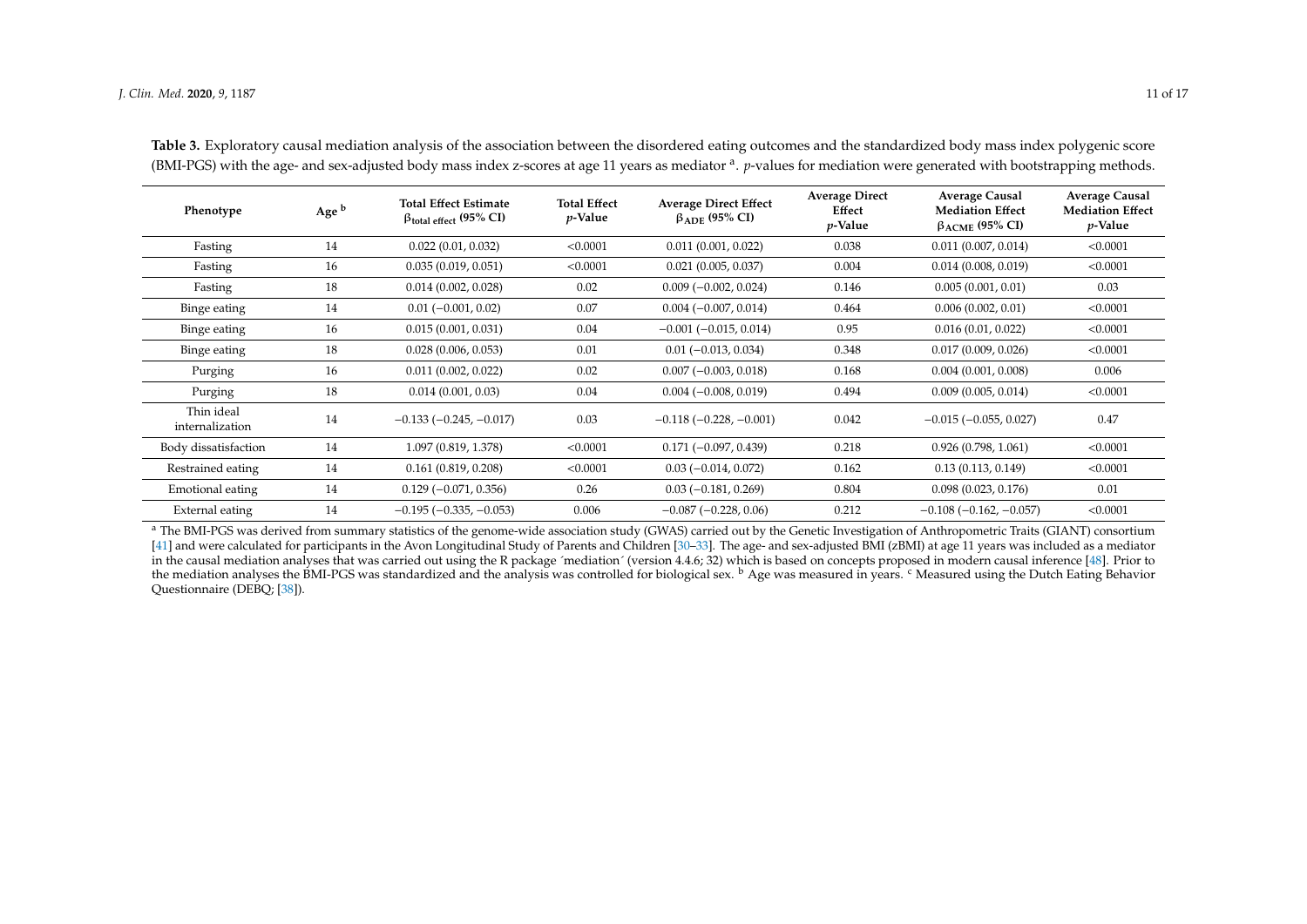## **4. Discussion**

To our knowledge this is the largest study to date that has investigated whether a BMI-PGS is longitudinally associated with DE in a general population cohort ( $N = 8654$ ). We demonstrate that genetic factors that underlie BMI are also associated with DE suggesting possible shared genetic etiology between BMI and DE. This association was mainly mediated through measured age- and sex-adjusted BMI (i.e., zBMI at age 11 years). Our results mirror findings from epidemiological studies that report higher BMI to be positively correlated with binge eating, emotional eating, restrained eating, purging, fasting, and body dissatisfaction, and negatively correlated with external eating [\[28,](#page-14-13)[51–](#page-15-26)[55\]](#page-16-0). The negative genetic correlation between the BMI-PGS and thin ideal internalization is also consistent with findings for AN, reported to be negatively genetically correlated (*r*<sup>g</sup> = −0.32) with BMI [\[25,](#page-14-10)[26\]](#page-14-11). The non-significant association between the BMI-PGS and purging at age 18 years was likely due to the relatively rare endorsement of purging behavior (*N* = 166) emphasizing the need for larger samples. Furthermore, we did not find evidence for developmental differences; i.e., the strength of the association between the BMI-PGS and DE did not differ across ages.

It is important to emphasize that our study focused on DE as present in a general population cohort, which has important implications in interpreting our findings. Given the high incidence of overweight and obesity [\[56\]](#page-16-1) in the general population, more individuals than ever could be at risk of developing DE and particularly those with elevated BMI-PGS could be at greater risk. Consistent with our findings, Nagata et al. reported that higher BMI-PGS is positively correlated with weight loss behaviors (e.g., fasting, use of laxatives) in a population cohort [\[27\]](#page-14-12). Findings from our group have also previously implicated BMI-related genes in adolescent binge eating in this sample [\[51\]](#page-15-26). Taken together, our data and those of others support the notion of a shared genetic etiology between DE and propensity for higher BMI [\[27,](#page-14-12)[51,](#page-15-26)[57\]](#page-16-2).

Results from our mediation analyses extend previous findings from Reed et al. that reported a causal effect of higher BMI in childhood on increased risk of DE at age 13 years using Mendelian randomization [\[52\]](#page-15-27). The importance of BMI in predicting ED has also been highlighted in prospective studies in which BMI trajectories of children who develop an ED during adolescence were found to significantly deviate from children without an eating disorder [\[20\]](#page-14-6). We found differences in the estimates of the mediated effect by age- and sex-corrected BMI (zBMI) in the association between the BMI-PGS and DE; suggesting that the effect of actual BMI in late childhood is important for body dissatisfaction, but less for DE behaviors (e.g., purging and fasting for weight loss). As previously shown [\[1\]](#page-13-0), cognitions such as body dissatisfaction are likely to be influenced by body image distortion and might be more influenced by environmental factors (e.g., comments and teasing about shape and weight). Furthermore, it is important to note that the zBMI scores did not mediate the association between the BMI-PGS and thin ideal internalization. The non-significant mediation for thin ideal internalization might suggest that other pathways apart from prior BMI might account for this association (e.g., environmental factors such as exposure to family or peer factors; [\[58\]](#page-16-3)). Overall, our findings add to the considerable wealth of literature suggesting an important role for BMI in DE [\[1,](#page-13-0)[20,](#page-14-6)[25](#page-14-10)[–27](#page-14-12)[,52\]](#page-15-27).

This study benefitted from a large discovery sample (*N* ~ 789,224) that included participants from the GIANT consortium and the UK Biobank [\[41,](#page-15-8)[59\]](#page-16-4) and a relatively large target sample (*N* = 8654). In addition, the availability of a wide range of DE outcomes collected at different time points enriched our analyses. The availability of objectively measured BMI at age 11 years allowed us to investigate the possible role that BMI plays in the association between the BMI-PGS and DE.

Findings from this study should be interpreted in the context of some limitations. Participants were all recruited from the same geographical region in the southwest of England and therefore the results of this study might not be broadly generalizable to other populations. However, the homogeneity of the sample lends itself to genetic analyses as bias from population stratification is expected to be less pronounced [\[60\]](#page-16-5). It is important to note that ED symptoms included in this study were derived from self-reports and the questions asked pertained to the previous year, which may have resulted in misclassification and recall bias. However, we emphasize that observational measures on eating behaviors are not feasible in large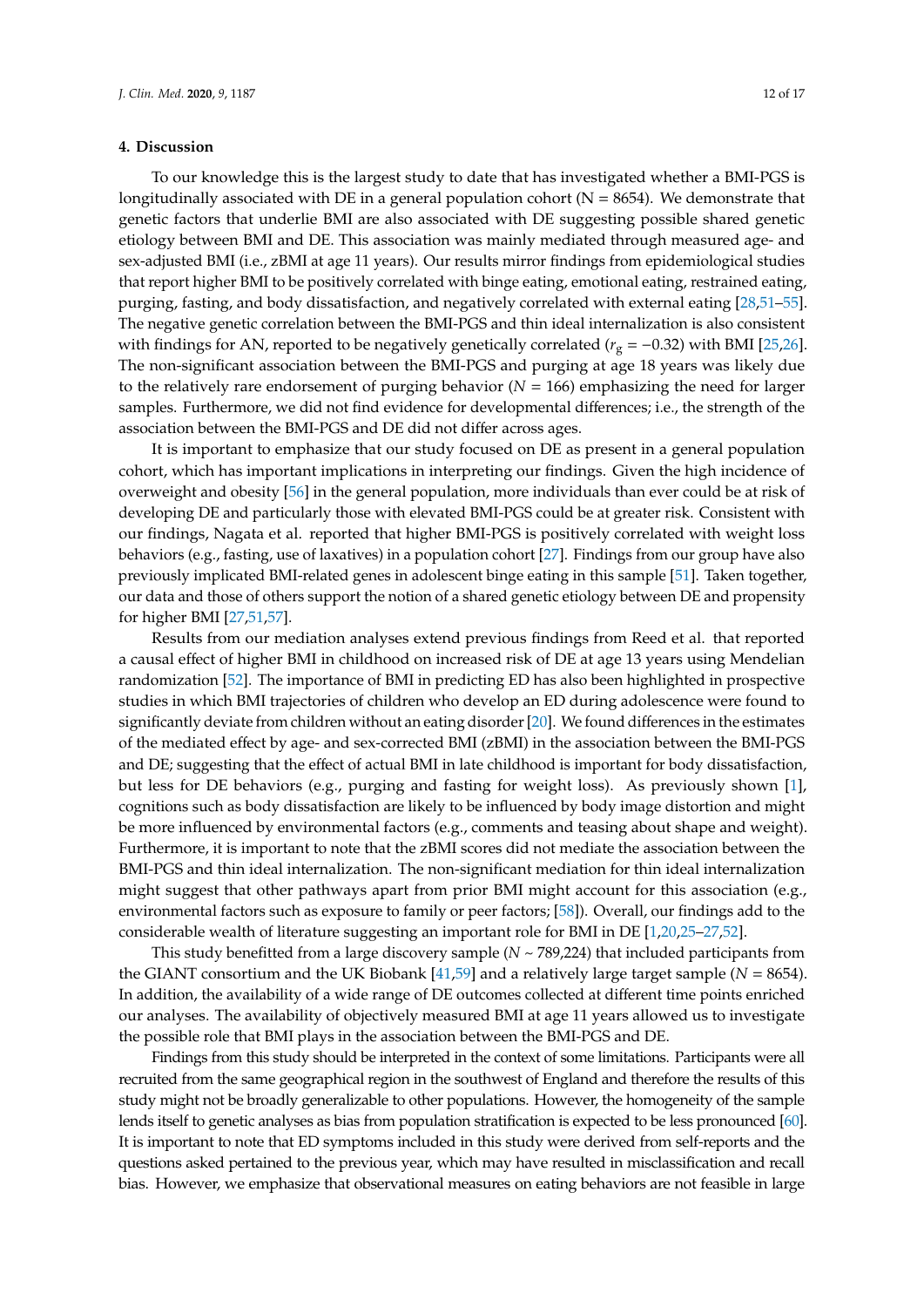cohort studies such as ALSPAC. We did not have information on DE behaviors and related cognitions in late childhood; occurrence of these behaviors prior to the measurement of BMI at age 11 years could have biased estimates of our mediation analysis. However, it is likely that prevalence of these behaviors and cognitions would have been very low in late childhood. We also highlight that the focus of our study was on DE as present in the general population and while this information could improve our understanding of threshold ED, caution should be taken when interpreting these results in the context of threshold ED; a proportion of the individuals endorsing DE do not go on to develop an ED. The dichotomizing of categorical behaviors (fasting, binge eating, and purging) might have resulted in grouping less severe cases with more severe cases and in a loss of variance in the outcome which could have weakened our findings. Furthermore, considering the longitudinal nature of the study, participants tend to drop out as time goes on leading to missing data. Attrition (i.e., loss to follow up) in longitudinal studies such as ALSPAC was reported to be associated with higher BMI-PGS [\[61\]](#page-16-6). Given what is known about this cohort, we have assumed that the missingness observed in our data was at random, given certain individual characteristics, including the BMI-PGS; for this reason we do not expect substantial bias affecting our complete cases analyses because they included covariates that were related to missingness in our dataset. We acknowledge that some remaining bias might result from selective attrition (i.e., more severe cases dropping out from the study) [\[50\]](#page-15-17).

The results of our mediation analyses are promising and suggest that joint approaches to the prevention of both obesity and DE might yield better clinical outcomes than those targeting the former or the latter independently [\[7\]](#page-13-3). Furthermore, increased awareness amongst pediatricians or general practitioners that children who have overweight or obesity are at increased risk of DE might aid in early screening, detection, and prevention of DE potentially mitigating the development of threshold ED [\[3\]](#page-13-1). BMI-PGS can also be used in conjunction with other PGS (e.g., eating disorder PGS) and environmental risk factors in constructing clinical risk prediction models for ED. A robust clinical risk prediction model could for example aid in prediction and guide personalization of treatment, an approach that has shown to be fruitful in many somatic illnesses including coronary artery diseases [\[62\]](#page-16-7). However, given the effect sizes observed in this study, the utility of PGS for clinical application for DE is premature.

In conclusion, our results suggest that genetic propensity for higher BMI is associated with DE, and that this association is mediated by actual measured BMI. Our findings add to the consistent epidemiological literature that implicates BMI in DE. The current study has demonstrated that DE and related cognitions need to be understood in a broad context that includes anthropometry as well as behavioral and developmental components. Future research should focus on multifactorial risk and consider the role of environment as well as genetic predisposition to other DE-related traits.

**Supplementary Materials:** The following are available online at http://[www.mdpi.com](http://www.mdpi.com/2077-0383/9/4/1187/s1)/2077-0383/9/4/1187/s1, Quality control checks; Figure S1: Directed acyclic graph (DAG) of the causal mediation analyses; Table S1: Age, sex, and ethnicity of the participants in the Avon Longitudinal Study of Parents and Children at all three time points; Table S2: Associations of body mass index polygenic score (BMI-PGS) with BMI in the Avon Longitudinal Study of Parents and Children; Table S3: Effect size of associations of body mass index polygenic score (BMI-PGS) with disordered eating behaviors and cognitions in the total samples and separately for female participants of the Avon Longitudinal Study of Parents and Children; Table S4: Generalized linear mixed models for the association between the body mass index polygenic score (BMI-PGS) and the disordered eating behaviors with age at self-report of the disordered eating as an interaction term<sup>a</sup>.

**Author Contributions:** Conceptualization, B.L.D.S., C.M.B. and N.M.; Data curation, M.H. and N.M.; Formal analysis, M.A., M.H., B.L.D.S. and N.M.; Funding acquisition, N.M. Investigation, M.A., M.H., B.L.D.S. and N.M.; Project administration, N.M.; Supervision, B.L.D.S., R.J.F.L., R.B.-W., C.M.B. and N.M.; Visualization, M.A.; Writing—original draft, M.A., M.H., B.L.D.S. and N.M.; Writing—review & editing, M.A., M.H., B.L.D.S., C.H., D.L.S.F., R.J.F.L., R.B.-W., C.M.B. and N.M. All authors have read and agreed to the published version of the manuscript.

**Funding:** This research was funded by the UK Medical Research Council and the Medical Research Foundation (MR/R004803/1). The UK Medical Research Council and Wellcome (102215/2/13/2) and the University of Bristol provide core support for ALSPAC. A comprehensive list of grants funding is available on the ALSPAC website (http://www.bristol.ac.uk/alspac/external/documents/[grant-acknowledgements.pdf\)](http://www.bristol.ac.uk/alspac/external/documents/grant-acknowledgements.pdf). This research was also funded by the National Institute of Health (MH087786, MH115397) and the National Institute for Health Research (CS/01/2008/014). GWAS data was generated by Sample Logistics and Genotyping Facilities at Wellcome Sanger Institute and LabCorp (Laboratory Corporation of America) using support from 23andMe. This publication is the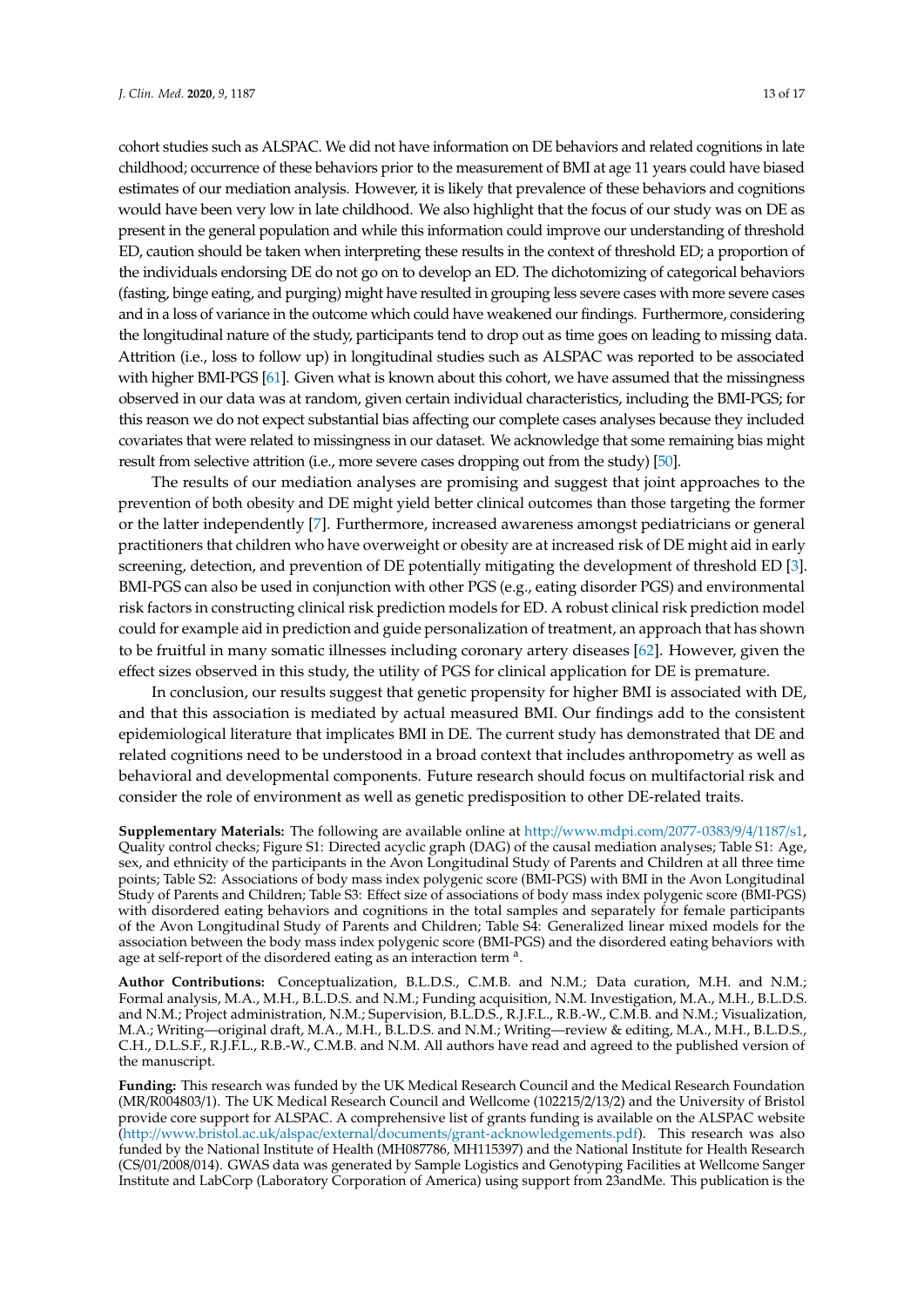work of the authors and M.A. will serve as guarantors for the contents of this paper. CMB acknowledges funding from the Swedish Research Council (538-2013-8864) and the National Institute of Mental Health (R01MH120170, R01MH119084). DSF works in a unit that receives funds from the University of Bristol and the UK Medical Research Council (MC\_UU\_00011/6). The funders were not involved in the design or conduct of the study; collection, management, analysis or interpretation of the data; or preparation, review or approval of the manuscript. M.H. is funded by a fellowship from the Medical Research Council UK (MR/T027843/1).

**Acknowledgments:** We wish to thank the Genetic Investigation of Anthropometric Traits (GIANT) consortium for providing the summary statistics of the GWAS on BMI. We are also extremely grateful to all the families who took part in the ALSPAC study, the midwives for their help in recruiting them, and the whole ALSPAC team, which includes interviewers, computer and laboratory technicians, clerical workers, research scientists, volunteers, managers, receptionists, and nurses.

**Conflicts of Interest:** C.B. reports conflict of interest with Shire (grant recipient, Scientific Advisory Board member), Idorsia (consultant), and Pearson (author, royalty recipient). All other authors have indicated they have no conflicts of interest to disclose.

# **References**

- <span id="page-13-0"></span>1. Micali, N.; De Stavola, B.; Ploubidis, G.; Simonoff, E.; Treasure, J.; Field, A.E. Adolescent eating disorder behaviours and cognitions: Gender-specific effects of child, maternal and family risk factors. *Br. J. Psychiatry* **2015**, *207*, 320–327. [\[CrossRef\]](http://dx.doi.org/10.1192/bjp.bp.114.152371) [\[PubMed\]](http://www.ncbi.nlm.nih.gov/pubmed/26206865)
- <span id="page-13-10"></span>2. Micali, N.; Horton, N.J.; Crosby, R.D.; Swanson, S.A.; Sonneville, K.R.; Solmi, F.; Calzo, J.P.; Eddy, K.T.; Field, A.E. Eating disorder behaviours amongst adolescents: Investigating classification, persistence and prospective associations with adverse outcomes using latent class models. *Eur. Child Adolesc. Psychiatry* **2017**, *26*, 231–240. [\[CrossRef\]](http://dx.doi.org/10.1007/s00787-016-0877-7) [\[PubMed\]](http://www.ncbi.nlm.nih.gov/pubmed/27341841)
- <span id="page-13-1"></span>3. Hayes, J.F.; Fitzsimmons-Craft, E.E.; Karam, A.M.; Jakubiak, J.; Brown, M.L.; Wilfley, D.E. Disordered Eating Attitudes and Behaviors in Youth with Overweight and Obesity: Implications for Treatment. *Curr. Obes. Rep.* **2018**, *7*, 235–246. [\[CrossRef\]](http://dx.doi.org/10.1007/s13679-018-0316-9) [\[PubMed\]](http://www.ncbi.nlm.nih.gov/pubmed/30069717)
- <span id="page-13-2"></span>4. Swanson, S.A.; Crow, S.J.; Le Grange, D.; Swendsen, J.; Merikangas, K.R. Prevalence and Correlates of Eating Disorders in Adolescents. *Arch. Gen. Psychiatry* **2011**, *68*, 714–723. [\[CrossRef\]](http://dx.doi.org/10.1001/archgenpsychiatry.2011.22)
- 5. Field, A.E.; Sonneville, K.R.; Micali, N.; Crosby, R.D.; Swanson, S.A.; Laird, N.M.; Treasure, J.; Solmi, F.; Horton, N.J. Prospective Association of Common Eating Disorders and Adverse Outcomes. *Pediatrics* **2012**, *130*, e289–e295. [\[CrossRef\]](http://dx.doi.org/10.1542/peds.2011-3663)
- 6. Solmi, F.; Sonneville, K.R.; Easter, A.; Horton, N.J.; Crosby, R.D.; Treasure, J.; Rodriguez, A.; Jarvelin, M.R.; Field, A.E.; Micali, N. Prevalence of purging at age 16 and associations with negative outcomes among girls in three community-based cohorts. *J. Child Psychol. Psychiatry Allied Discip.* **2015**, *56*, 87–96. [\[CrossRef\]](http://dx.doi.org/10.1111/jcpp.12283)
- <span id="page-13-3"></span>7. Neumark-Sztainer, D.; Wall, M.; Guo, J.; Story, M.; Haines, J.; Eisenberg, M. Obesity, disordered eating, and eating disorders in a longitudinal study of adolescents: How do dieters fare 5 years later? *J. Am. Diet. Assoc.* **2006**, *106*, 559–568. [\[CrossRef\]](http://dx.doi.org/10.1016/j.jada.2006.01.003) [\[PubMed\]](http://www.ncbi.nlm.nih.gov/pubmed/16567152)
- <span id="page-13-4"></span>8. Micali, N.; Solmi, F.; Horton, N.J.; Crosby, R.D.; Eddy, K.T.; Calzo, J.P.; Sonneville, K.R.; Swanson, S.A.; Field, A.E. Adolescent Eating Disorders Predict Psychiatric, High-Risk Behaviors and Weight Outcomes in Young Adulthood. *J. Am. Acad. Child Adolesc. Psychiatry* **2015**, *54*, 652–659.e1. [\[CrossRef\]](http://dx.doi.org/10.1016/j.jaac.2015.05.009)
- <span id="page-13-5"></span>9. Crow, S.; Eisenberg, M.E.; Story, M.; Neumark-Sztainer, D. Are body dissatisfaction, eating disturbance, and body mass index predictors of suicidal behavior in adolescents? A longitudinal study. *J. Consult. Clin. Psychol.* **2008**, *76*, 887–892. [\[CrossRef\]](http://dx.doi.org/10.1037/a0012783)
- <span id="page-13-6"></span>10. Chamay-Weber, C.; Narring, F.; Michaud, P.-A. Partial eating disorders among adolescents: A review. *J. Adolesc. Heal.* **2005**, *37*, 416–426. [\[CrossRef\]](http://dx.doi.org/10.1016/j.jadohealth.2004.09.014)
- <span id="page-13-7"></span>11. Berkman, N.; Bulik, C.; Brownley, K.; Lohr, K.; Sedway, J.; Rooks, A.; Gartlehner, G. *Management of Eating Disorders. Evidence Report*/*Technology Assessment No. 135*; (Prepared by the RTI International-University of North Carolina Evidence-Based Practice Center under Contract No. 290-02-0016.) AHRQ Publication No. 06-E010; Agency for Healthcare Research and Quality: Rockville, MD, USA, 2006.
- <span id="page-13-8"></span>12. Keel, P.K.; Haedt, A. Evidence-Based Psychosocial Treatments for Eating Problems and Eating Disorders. *J. Clin. Child Adolesc. Psychol.* **2008**, *37*, 39–61. [\[CrossRef\]](http://dx.doi.org/10.1080/15374410701817832) [\[PubMed\]](http://www.ncbi.nlm.nih.gov/pubmed/18444053)
- <span id="page-13-9"></span>13. Culbert, K.M.; Racine, S.E.; Klump, K.L. Research Review: What we have learned about the causes of eating disorders—A synthesis of sociocultural, psychological, and biological research. *J. Child Psychol. Psychiatry* **2015**, *56*, 1141–1164. [\[CrossRef\]](http://dx.doi.org/10.1111/jcpp.12441) [\[PubMed\]](http://www.ncbi.nlm.nih.gov/pubmed/26095891)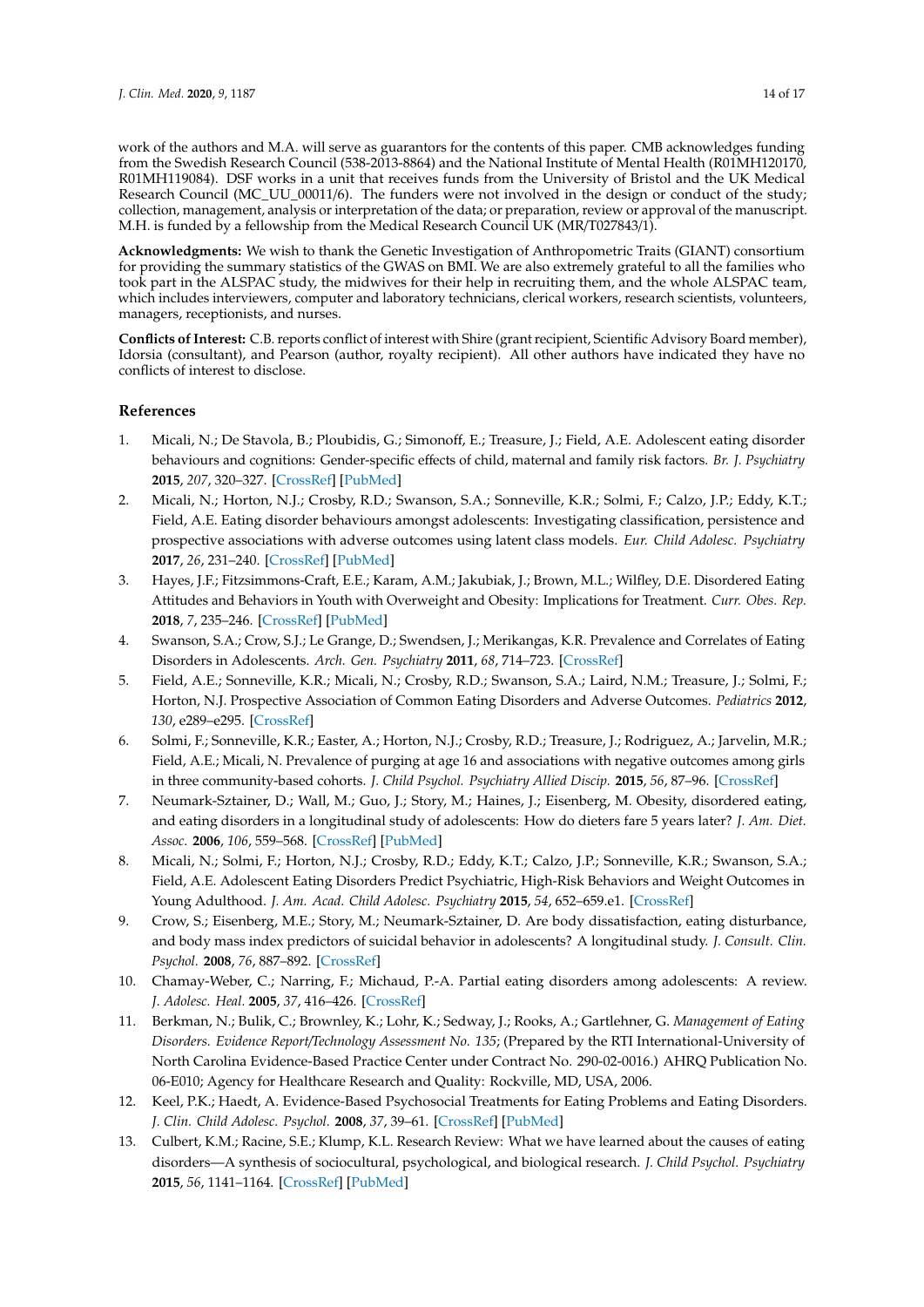- <span id="page-14-0"></span>14. Culbert, K.M.; Racine, S.E.; Klump, K.L. The influence of gender and puberty on the heritability of disordered eating symptoms. In *Behavioral neurobiology of eating disorders*; Springer: Berlin/Heidelberg, Germany, 2010; pp. 177–185.
- <span id="page-14-1"></span>15. Martin, A.R.; Daly, M.J.; Robinson, E.B.; Hyman, S.E.; Neale, B.M. Predicting Polygenic Risk of Psychiatric Disorders. *Biol. Psychiatry* **2019**, *86*, 97–109. [\[CrossRef\]](http://dx.doi.org/10.1016/j.biopsych.2018.12.015) [\[PubMed\]](http://www.ncbi.nlm.nih.gov/pubmed/30737014)
- <span id="page-14-2"></span>16. Choi, S.W.; Shin, T.; Mak, H.; Reilly, P.F.O. A guide to performing Polygenic Risk Score analyses. *bioRxiv* **2018**, *5*, 11–13.
- <span id="page-14-3"></span>17. Tanofsky-Kraff, M.; Yanovski, S.Z.; Wilfley, D.E.; Marmarosh, C.; Morgan, C.M.; Yanovski, J.A. Eating-Disordered Behaviors, Body Fat, and Psychopathology in Overweight and Normal-Weight Children. *J. Consult. Clin. Psychol.* **2004**, *72*, 53–61. [\[CrossRef\]](http://dx.doi.org/10.1037/0022-006X.72.1.53) [\[PubMed\]](http://www.ncbi.nlm.nih.gov/pubmed/14756614)
- <span id="page-14-4"></span>18. Torstveit, M.K.; Aagedal-Mortensen, K.; Stea, T.H. More than half of high school students report disordered eating: A cross sectional study among Norwegian boys and girls. *PLoS ONE* **2015**, *10*, 1–15. [\[CrossRef\]](http://dx.doi.org/10.1371/journal.pone.0122681)
- <span id="page-14-5"></span>19. Flament, M.F.; Henderson, K.; Buchholz, A.; Obeid, N.; Nguyen, H.N.T.; Birmingham, M.; Goldfield, G. Weight Status and DSM-5 Diagnoses of Eating Disorders in Adolescents from the Community. *J. Am. Acad. Child Adolesc. Psychiatry* **2015**, *54*, 403–411.e2. [\[CrossRef\]](http://dx.doi.org/10.1016/j.jaac.2015.01.020)
- <span id="page-14-6"></span>20. Yilmaz, Z.; Gottfredson, N.C.; Zerwas, S.C.; Bulik, C.M.; Micali, N. Developmental Premorbid Body Mass Index Trajectories of Adolescents with Eating Disorders in a Longitudinal Population Cohort. *J. Am. Acad. Child Adolesc. Psychiatry* **2019**, *58*, 191–199. [\[CrossRef\]](http://dx.doi.org/10.1016/j.jaac.2018.11.008)
- 21. Herle, M.; De Stavola, B.; Hübel, C.; Abdulkadir, M.; Ferreira, D.S.; Loos, R.J.F.; Bryant-Waugh, R.; Bulik, C.M.; Micali, N. A longitudinal study of eating behaviours in childhood and later eating disorder behaviours and diagnoses. *Br. J. Psychiatry* **2019**, 1–7. [\[CrossRef\]](http://dx.doi.org/10.1192/bjp.2019.174)
- <span id="page-14-7"></span>22. Föcker, M.; Bühren, K.; Timmesfeld, N.; Dempfle, A.; Knoll, S.; Schwarte, R.; Egberts, K.M.; Pfeiffer, E.; Fleischhaker, C.; Wewetzer, C.; et al. The relationship between premorbid body weight and weight at referral, at discharge and at 1-year follow-up in anorexia nervosa. *Eur. Child Adolesc. Psychiatry* **2015**, *24*, 537–544. [\[CrossRef\]](http://dx.doi.org/10.1007/s00787-014-0605-0)
- <span id="page-14-17"></span><span id="page-14-8"></span>23. Albuquerque, D.; Stice, E.; Rodríguez, R.; Licíno, L.-R.; Manco, L.; Nóbrega, C. Current review of genetics of human obesity: From molecular mechanisms to an evolutionary perspective. *Mol. Genet. Genomics* **2015**, *290*, 1191–1221. [\[CrossRef\]](http://dx.doi.org/10.1007/s00438-015-1015-9) [\[PubMed\]](http://www.ncbi.nlm.nih.gov/pubmed/25749980)
- <span id="page-14-9"></span>24. Khera, A.V.; Chaffin, M.; Wade, K.H.; Zahid, S.; Brancale, J.; Xia, R.; Distefano, M.; Senol-Cosar, O.; Haas, M.E.; Bick, A.; et al. Polygenic Prediction of Weight and Obesity Trajectories from Birth to Adulthood. *Cell* **2019**, *177*, 587–596.e9. [\[CrossRef\]](http://dx.doi.org/10.1016/j.cell.2019.03.028) [\[PubMed\]](http://www.ncbi.nlm.nih.gov/pubmed/31002795)
- <span id="page-14-10"></span>25. Watson, H.J.; Yilmaz, Z.; Thornton, L.M.; Hübel, C.; Coleman, J.R.I.I.; Gaspar, H.A.; Bryois, J.; Hinney, A.; Leppä, V.M.; Mattheisen, M.; et al. Genome-wide association study identifies eight risk loci and implicates metabo-psychiatric origins for anorexia nervosa. *Nat. Genet.* **2019**, *51*, 1207–1214. [\[CrossRef\]](http://dx.doi.org/10.1038/s41588-019-0439-2) [\[PubMed\]](http://www.ncbi.nlm.nih.gov/pubmed/31308545)
- <span id="page-14-11"></span>26. Duncan, L.; Yilmaz, Z.; Gaspar, H.; Walters, R.; Goldstein, J.; Anttila, V.; Bulik-Sullivan, B.; Ripke, S.; Thornton, L.; Hinney, A.; et al. Significant locus and metabolic genetic correlations revealed in genome-wide association study of anorexia nervosa. *Am. J. Psychiatry* **2017**, *174*, 850–858. [\[CrossRef\]](http://dx.doi.org/10.1176/appi.ajp.2017.16121402)
- <span id="page-14-12"></span>27. Nagata, J.M.; Braudt, D.B.; Domingue, B.W.; Bibbins-Domingo, K.; Garber, A.K.; Griffiths, S.; Murray, S.B. Genetic risk, body mass index, and weight control behaviors: Unlocking the triad. *Int. J. Eat. Disord.* **2019**, *52*, 825–833. [\[CrossRef\]](http://dx.doi.org/10.1002/eat.23083)
- <span id="page-14-13"></span>28. Snoek, H.M.; Engels, R.C.M.E.; van Strien, T.; Otten, R. Emotional, external and restrained eating behaviour and BMI trajectories in adolescence. *Appetite* **2013**, *67*, 81–87. [\[CrossRef\]](http://dx.doi.org/10.1016/j.appet.2013.03.014)
- <span id="page-14-14"></span>29. Juarascio, A.S.; Forman, E.M.; Timko, C.A.; Herbert, J.D.; Butryn, M.; Lowe, M. Implicit internalization of the thin ideal as a predictor of increases in weight, body dissatisfaction, and disordered eating. *Eat. Behav.* **2011**, *12*, 207–213. [\[CrossRef\]](http://dx.doi.org/10.1016/j.eatbeh.2011.04.004)
- <span id="page-14-15"></span>30. Fraser, A.; Macdonald-wallis, C.; Tilling, K.; Boyd, A.; Golding, J.; Davey smith, G.; Henderson, J.; Macleod, J.; Molloy, L.; Ness, A.; et al. Cohort profile: The avon longitudinal study of parents and children: ALSPAC mothers cohort. *Int. J. Epidemiol.* **2013**, *42*, 97–110. [\[CrossRef\]](http://dx.doi.org/10.1093/ije/dys066)
- 31. Golding; Pembrey; Jones; The Alspac Study Team ALSPAC-The Avon Longitudinal Study of Parents and Children. *Paediatr. Perinat. Epidemiol.* **2001**, *15*, 74–87. [\[CrossRef\]](http://dx.doi.org/10.1046/j.1365-3016.2001.00325.x)
- <span id="page-14-16"></span>32. Golding, J.; Team, S. The Avon Longitudinal Study of Parents and Children (ALSPAC) – Study design and collaborative opportunities. *Eur. J. Endocrinol.* **2004**, *151* (Suppl. 3), U119–U123. [\[CrossRef\]](http://dx.doi.org/10.1530/eje.0.151u119) [\[PubMed\]](http://www.ncbi.nlm.nih.gov/pubmed/15554896)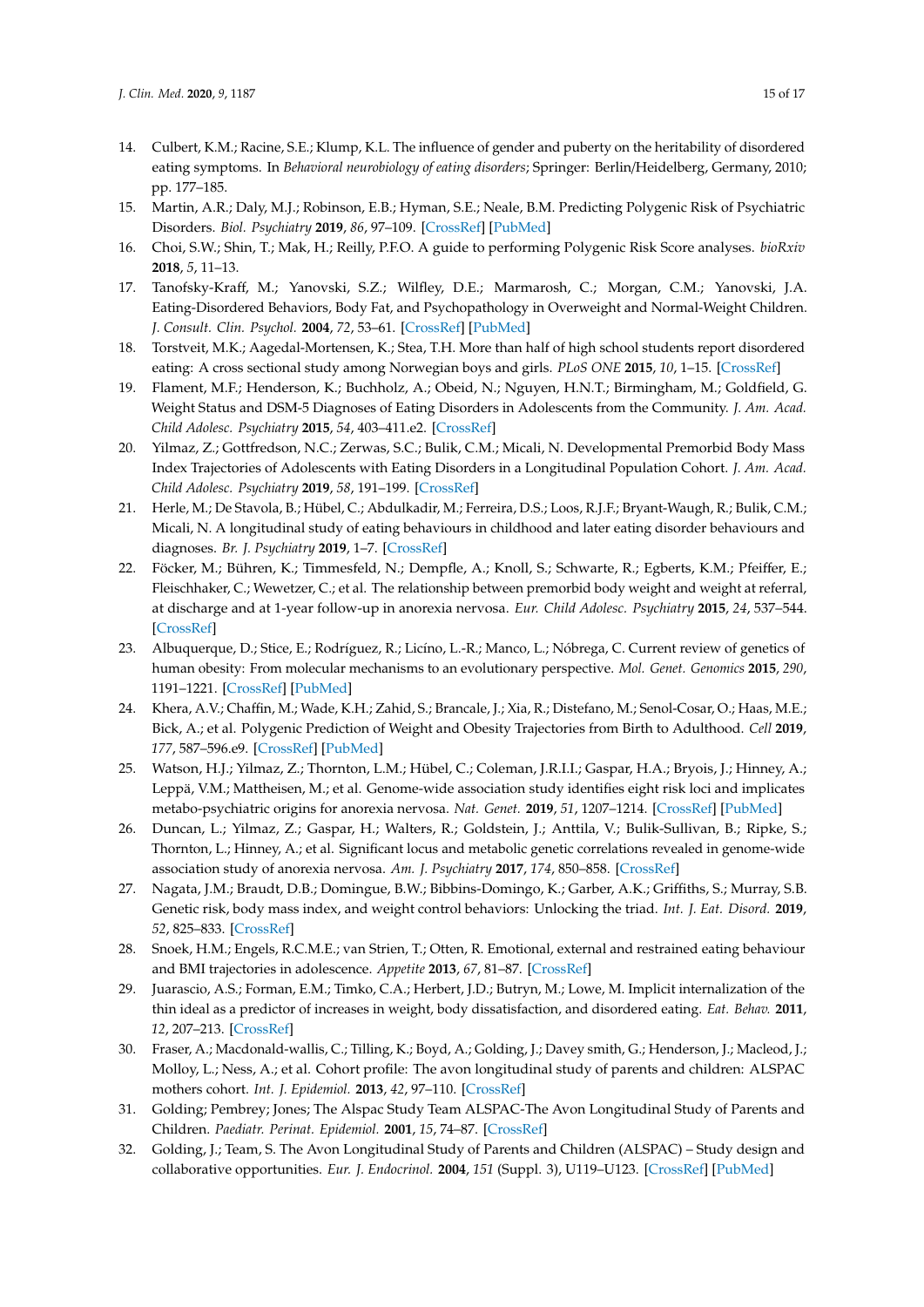- <span id="page-15-24"></span><span id="page-15-23"></span><span id="page-15-22"></span><span id="page-15-21"></span><span id="page-15-20"></span><span id="page-15-19"></span><span id="page-15-18"></span><span id="page-15-0"></span>33. Boyd, A.; Golding, J.; Macleod, J.; Lawlor, D.A.; Fraser, A.; Henderson, J.; Molloy, L.; Ness, A.; Ring, S.; Smith, G.D. Cohort profile: The 'Children of the 90s'-The index offspring of the avon longitudinal study of parents and children. *Int. J. Epidemiol.* **2013**, *42*, 111–127. [\[CrossRef\]](http://dx.doi.org/10.1093/ije/dys064) [\[PubMed\]](http://www.ncbi.nlm.nih.gov/pubmed/22507743)
- <span id="page-15-1"></span>34. Kann, L.; Warren, C.W.; Harris, W.A.; Collins, J.L.; Williams, B.I.; Ross, J.G.; Kolbe, L.J. Youth Risk Behavior Surveillance-United States, 1995. *J. Sch. Health* **1996**, *66*, 365–377. [\[CrossRef\]](http://dx.doi.org/10.1111/j.1746-1561.1996.tb03394.x) [\[PubMed\]](http://www.ncbi.nlm.nih.gov/pubmed/8981266)
- <span id="page-15-2"></span>35. Stice, E. Modeling of eating pathology and social reinforcement of the thin-ideal predict onset of bulimic symptoms. *Behav. Res. Ther.* **1998**, *36*, 931–944. [\[CrossRef\]](http://dx.doi.org/10.1016/S0005-7967(98)00074-6)
- <span id="page-15-3"></span>36. Calzo, J.P.; Austin, S.B.; Micali, N. Sexual orientation disparities in eating disorder symptoms among adolescent boys and girls in the UK. *Eur. Child Adolesc. Psychiatry* **2018**, *27*, 1–8. [\[CrossRef\]](http://dx.doi.org/10.1007/s00787-018-1145-9)
- <span id="page-15-4"></span>37. Stice, E. A prospective test of the dual-pathway model of bulimic pathology: Mediating effects of dieting and negative affect. *J. Abnorm. Psychol.* **2001**, *110*, 124–135. [\[CrossRef\]](http://dx.doi.org/10.1037/0021-843X.110.1.124)
- <span id="page-15-5"></span>38. van Strien, T.; Frijters, J.E.R.; Bergers, G.P.A.; Defares, P.B. The Dutch Eating Behavior Questionnaire (DEBQ) for assessment of restrained, emotional, and external eating behavior. *Int. J. Eat. Disord.* **1986**, *5*, 295–315. [\[CrossRef\]](http://dx.doi.org/10.1002/1098-108X(198602)5:2<295::AID-EAT2260050209>3.0.CO;2-T)
- <span id="page-15-6"></span>39. Schaumberg, K.; Zerwas, S.; Goodman, E.; Yilmaz, Z.; Bulik, C.M.; Micali, N. Anxiety disorder symptoms at age 10 predict eating disorder symptoms and diagnoses in adolescence. *J. Child Psychol. Psychiatry Allied Discip.* **2018**. [\[CrossRef\]](http://dx.doi.org/10.1111/jcpp.12984)
- <span id="page-15-25"></span><span id="page-15-7"></span>40. Cole, T.J.; Bellizzi, M.; Flegal, K.; Dietz, W. Establishing a standard definition for child overweight and obesity worldwide: International survey. *BMJ* **2000**, *320*, 1240. [\[CrossRef\]](http://dx.doi.org/10.1136/bmj.320.7244.1240)
- <span id="page-15-8"></span>41. Yengo, L.; Sidorenko, J.; Kemper, K.E.; Zheng, Z.; Wood, A.R.; Weedon, M.N.; Frayling, T.M.; Hirschhorn, J.; Yang, J.; Visscher, P.M. Meta-analysis of genome-wide association studies for height and body mass index in ∼700000 individuals of European ancestry. *Hum. Mol. Genet.* **2018**, *27*, 3641–3649. [\[CrossRef\]](http://dx.doi.org/10.1093/hmg/ddy271)
- <span id="page-15-9"></span>42. Euesden, J.; Lewis, C.M.; O'Reilly, P.F. PRSice: Polygenic Risk Score software. *Bioinformatics* **2015**, *31*, 1466–1468. [\[CrossRef\]](http://dx.doi.org/10.1093/bioinformatics/btu848)
- <span id="page-15-10"></span>43. Choi, S.W.; O'Reilly, P.F. PRSice-2: Polygenic Risk Score software for biobank-scale data. *Gigascience* **2019**, *8*, 1–6. [\[CrossRef\]](http://dx.doi.org/10.1093/gigascience/giz082) [\[PubMed\]](http://www.ncbi.nlm.nih.gov/pubmed/31307061)
- <span id="page-15-11"></span>44. Purcell, S.; Neale, B.; Todd-Brown, K.; Thomas, L.; Ferreira, M.A.R.; Bender, D.; Maller, J.; Sklar, P.; de Bakker, P.I.W.; Daly, M.J.; et al. PLINK: A tool set for whole-genome association and population-based linkage analyses. *Am. J. Hum. Genet.* **2007**, *81*, 559–575. [\[CrossRef\]](http://dx.doi.org/10.1086/519795) [\[PubMed\]](http://www.ncbi.nlm.nih.gov/pubmed/17701901)
- <span id="page-15-12"></span>45. Bulik-Sullivan, B.; Loh, P.R.; Finucane, H.K.; Ripke, S.; Yang, J.; Patterson, N.; Daly, M.J.; Price, A.L.; Neale, B.M.; Corvin, A.; et al. LD score regression distinguishes confounding from polygenicity in genome-wide association studies. *Nat. Genet.* **2015**, *47*, 291–295. [\[CrossRef\]](http://dx.doi.org/10.1038/ng.3211) [\[PubMed\]](http://www.ncbi.nlm.nih.gov/pubmed/25642630)
- <span id="page-15-13"></span>46. Lee, S.H.; Goddard, M.E.; Wray, N.R.; Visscher, P.M. A better coefficient of determination for genetic profile analysis. *Genet. Epidemiol.* **2012**, *36*, 214–224. [\[CrossRef\]](http://dx.doi.org/10.1002/gepi.21614)
- <span id="page-15-14"></span>47. Benjamini, Y.; Hochberg, Y. Controlling the False Discovery Rate: A Practical and Powerful Approach to Multiple Testing. *J. R. Stat. Soc. Ser. B* **1995**, *57*, 289–300. [\[CrossRef\]](http://dx.doi.org/10.1111/j.2517-6161.1995.tb02031.x)
- <span id="page-15-15"></span>48. VanderWeele, T. *Explanation in Causal Inference: Methods for Mediation and Interaction*; Oxford University Press: Oxford, UK, 2015.
- <span id="page-15-16"></span>49. Tingley, D.; Yamamoto, T.; Hirose, K.; Keele, L.; Imai, K. mediation: R Package for Causal Mediation Analysis. *J. Stat. Softw.* **2014**, *59*, 1–38. [\[CrossRef\]](http://dx.doi.org/10.18637/jss.v059.i05)
- <span id="page-15-17"></span>50. White, I.R.; Carlin, J.B. Bias and efficiency of multiple imputation compared with complete-case analysis for missing covariate values. *Stat. Med.* **2010**, *29*, 2920–2931. [\[CrossRef\]](http://dx.doi.org/10.1002/sim.3944)
- <span id="page-15-26"></span>51. Micali, N.; Field, A.E.; Treasure, J.L.; Evans, D.M. Are obesity risk genes associated with binge eating in adolescence? *Obesity* **2015**, *23*, 1729–1736. [\[CrossRef\]](http://dx.doi.org/10.1002/oby.21147)
- <span id="page-15-27"></span>52. Reed, Z.E.; Micali, N.; Bulik, C.M.; Davey Smith, G.; Wade, K.H. Assessing the causal role of adiposity on disordered eating in childhood, adolescence, and adulthood: A Mendelian randomization analysis. *Am. J. Clin. Nutr.* **2017**, ajcn154104. [\[CrossRef\]](http://dx.doi.org/10.3945/ajcn.117.154104)
- 53. Bucchianeri, M.M.; Arikian, A.J.; Hannan, P.J.; Eisenberg, M.E.; Neumark-Sztainer, D. Body dissatisfaction from adolescence to young adulthood: Findings from a 10-year longitudinal study. *Body Image* **2013**, *10*, 1–7. [\[CrossRef\]](http://dx.doi.org/10.1016/j.bodyim.2012.09.001)
- 54. Keel, P.K.; Baxter, M.G.; Heatherton, T.F.; Joiner, T.E. A 20-year longitudinal study of body weight, dieting, and eating disorder symptoms. *J. Abnorm. Psychol.* **2007**, *116*, 422–432. [\[CrossRef\]](http://dx.doi.org/10.1037/0021-843X.116.2.422) [\[PubMed\]](http://www.ncbi.nlm.nih.gov/pubmed/17516772)